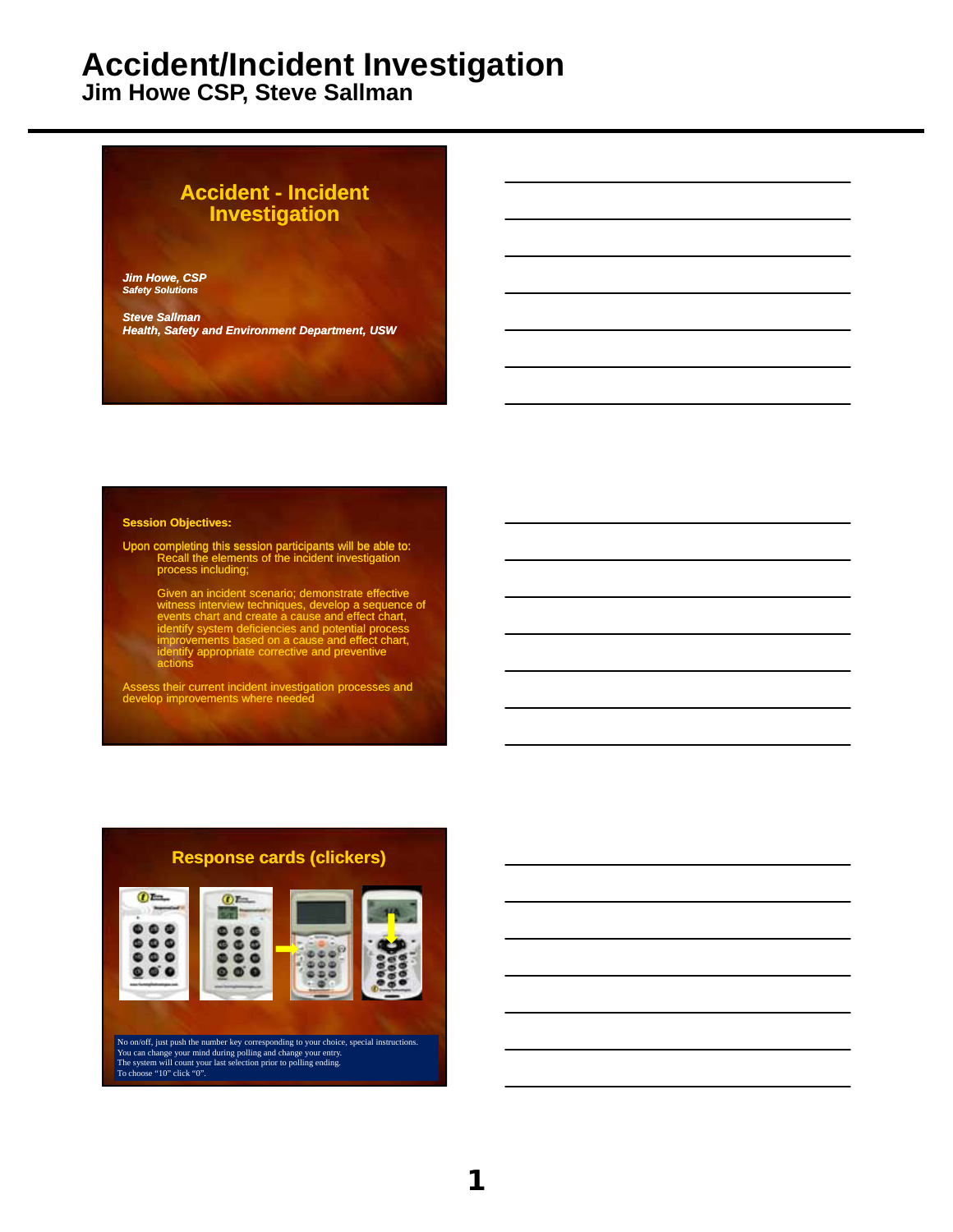

| <u> 1989 - Johann Barn, mars ann an t-Amhain ann an t-Amhain ann an t-Amhain ann an t-Amhain ann an t-Amhain ann a</u> |  |  |
|------------------------------------------------------------------------------------------------------------------------|--|--|
|                                                                                                                        |  |  |
|                                                                                                                        |  |  |
|                                                                                                                        |  |  |





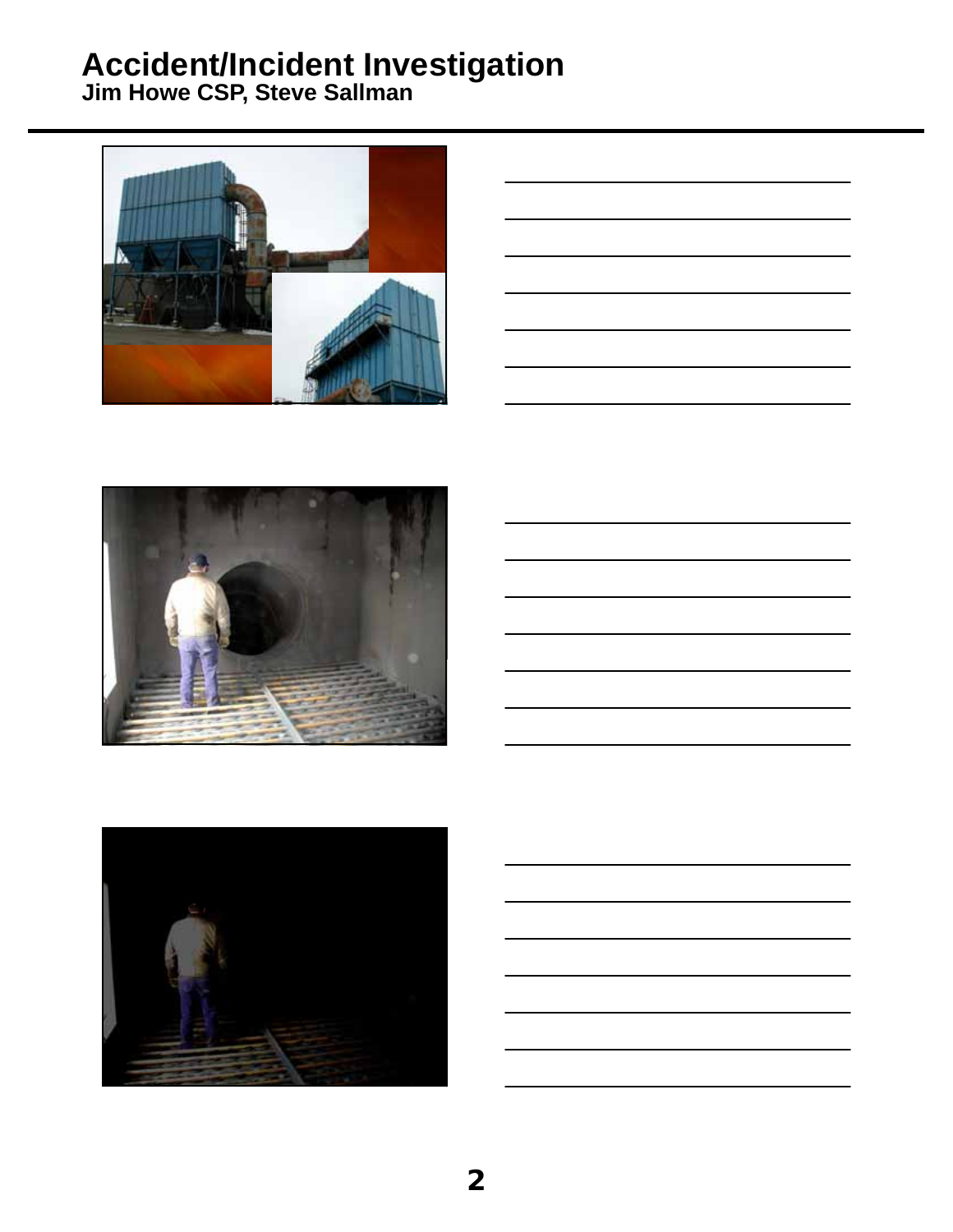

| <u> 1989 - Johann Harry Harry Harry Harry Harry Harry Harry Harry Harry Harry Harry Harry Harry Harry Harry Harry</u> |  |  |
|-----------------------------------------------------------------------------------------------------------------------|--|--|
|                                                                                                                       |  |  |
| <u> 1989 - Andrea Andrew Maria (h. 1989).</u>                                                                         |  |  |
| <u> 1989 - Andrea Santa Andrea Andrea Andrea Andrea Andrea Andrea Andrea Andrea Andrea Andrea Andrea Andrea Andr</u>  |  |  |
| <u> 1989 - Johann Barn, amerikan bernama di sebagai bernama dan bernama di sebagai bernama dalam bernama dalam b</u>  |  |  |
| <u> 1989 - Johann Barn, mars ann an t-Amhainn an t-Amhainn an t-Amhainn an t-Amhainn an t-Amhainn an t-Amhainn an</u> |  |  |
|                                                                                                                       |  |  |





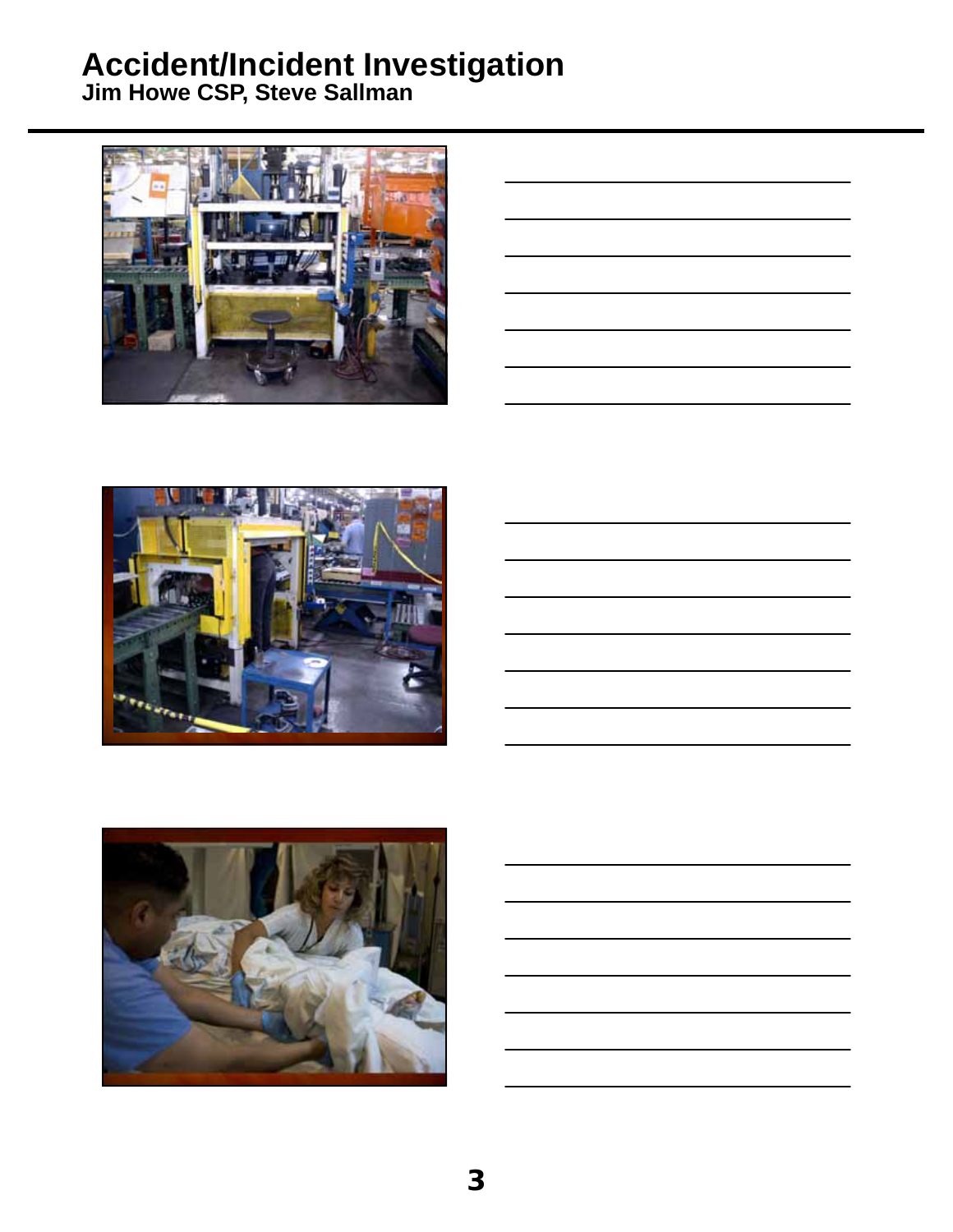

| <u> 1989 - Johann Stoff, deutscher Stoff, der Stoff, der Stoff, der Stoff, der Stoff, der Stoff, der Stoff, der S</u> |  |  |
|-----------------------------------------------------------------------------------------------------------------------|--|--|
|                                                                                                                       |  |  |
| <u> 1989 - Andrea Santa Andrea Andrea Andrea Andrea Andrea Andrea Andrea Andrea Andrea Andrea Andrea Andrea Andr</u>  |  |  |
| <u> 1989 - Johann Stoff, deutscher Stoff, der Stoff, der Stoff, der Stoff, der Stoff, der Stoff, der Stoff, der S</u> |  |  |
|                                                                                                                       |  |  |
|                                                                                                                       |  |  |





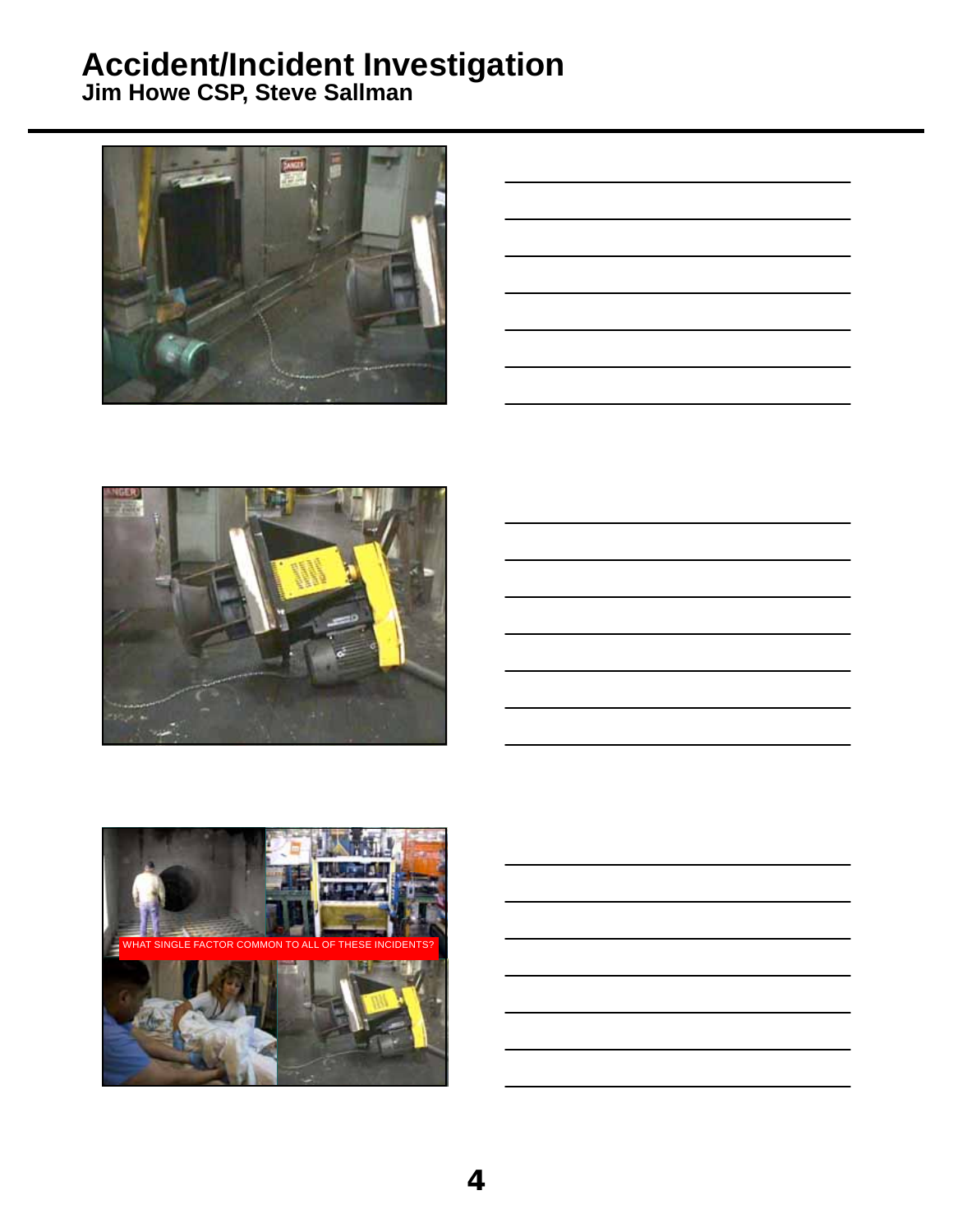

| <u> 1989 - Johann Barn, amerikansk politiker (d. 1989)</u> |  | $\overline{\phantom{a}}$ |  |
|------------------------------------------------------------|--|--------------------------|--|
| <u> 1989 - Andrea Andrew Maria (h. 1989).</u>              |  |                          |  |
|                                                            |  |                          |  |



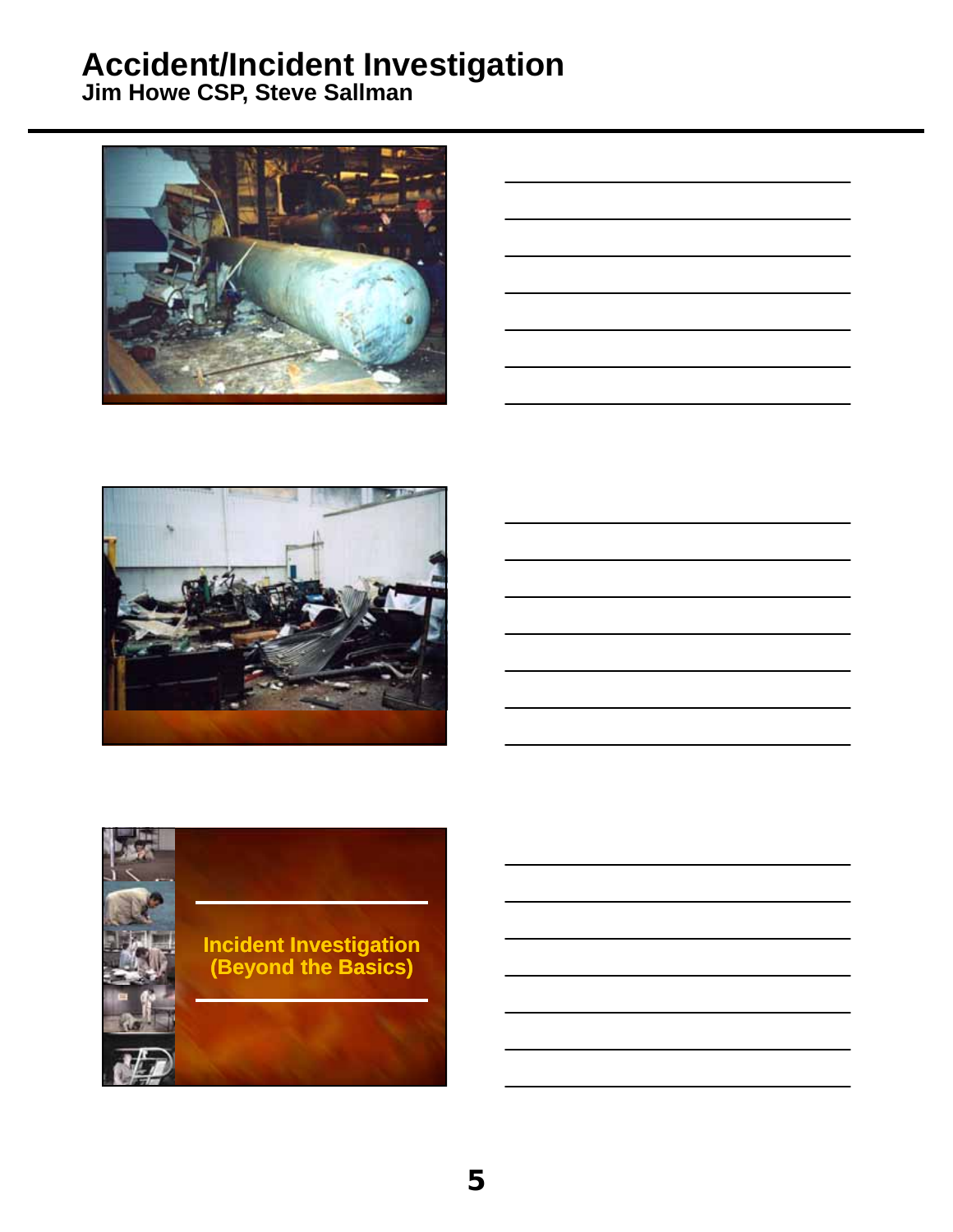**Jim Howe CSP, Steve Sallman**

- **Why do we do accident investigation?**
- **What are we trying to accomplish?**
- **Do the objectives of all investigators coincide with mine?**
- **How will we know if we are successful?**
- **What is the scope of the investigation?**
- **When should the report start and stop?**
- **What method do you use to conduct accident investigation?**

#### **BE PREPARED AHEAD OF TIME**

### **Fact Finding not Fault Finding**

 **Accident investigators should remain neutral and independent and present the results from the investigations in an unbiased way**

#### **Basic Skills of an Investigator**

- **Observe see objects, people, actions objectively, unbiased by experience.**
- **Listen hear what people are communicating, not just what they say.**
- **Empathize put self in other person's shoes to understand what they are communicating.**
- **Sequence put a lot of disjointed data into its logical sequential order.**
- **Reason putting data together to reach logical descriptions, and recommendations.**
- **Question define questions that when answered, provide understanding.**

**Ludwig Benner**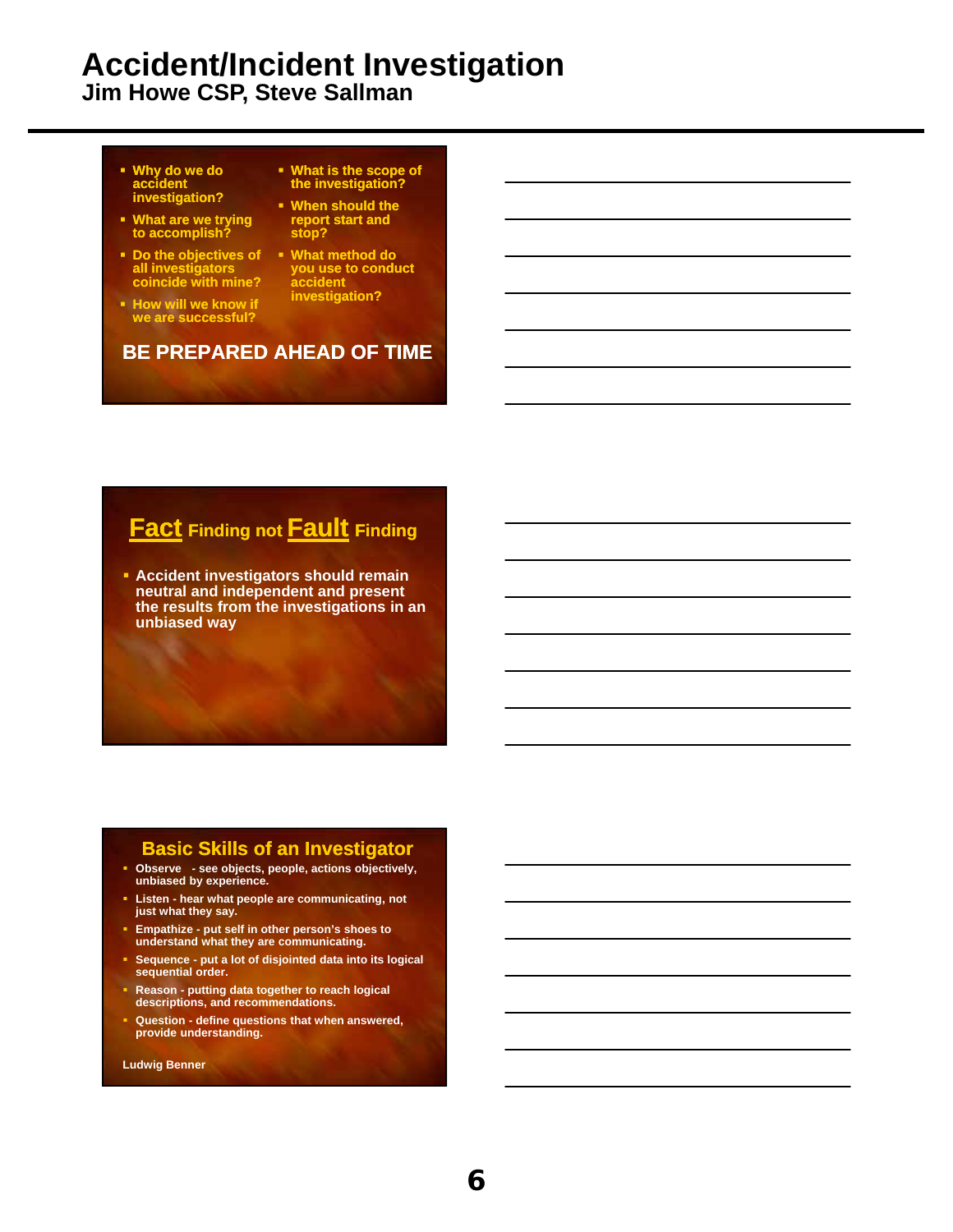**Jim Howe CSP, Steve Sallman**

#### **Mentally Preparing for an Accident Investigation**

**A skilled investigator has the ability to:**

- **1) transform the chaos into an orderly effective investigation**
- **2) Maintain an open mind, control his/her biases and not jump to conclusions.**

**Remember there will be plenty of time after the initial investigation to determine the cause(s) and develop recommendations.**

#### **Basic Elements of an Effective Accident Investigation**

- **1. Preparation**
- **2. Initial Notification**
- **3. On-site Investigation**
- **4. Development of a Report**
	- **5. Implementation and Follow-up**

#### **Guidelines**

- **Step 1 Evaluate and Analyze**
- **Step 2 Gather information**
- **Step 3 Release Incident Scene**
- **Step 4 Create Cause Map**
- **Step 5 Compile Report**
- **Step 6 Communicate Findings and Recommendations**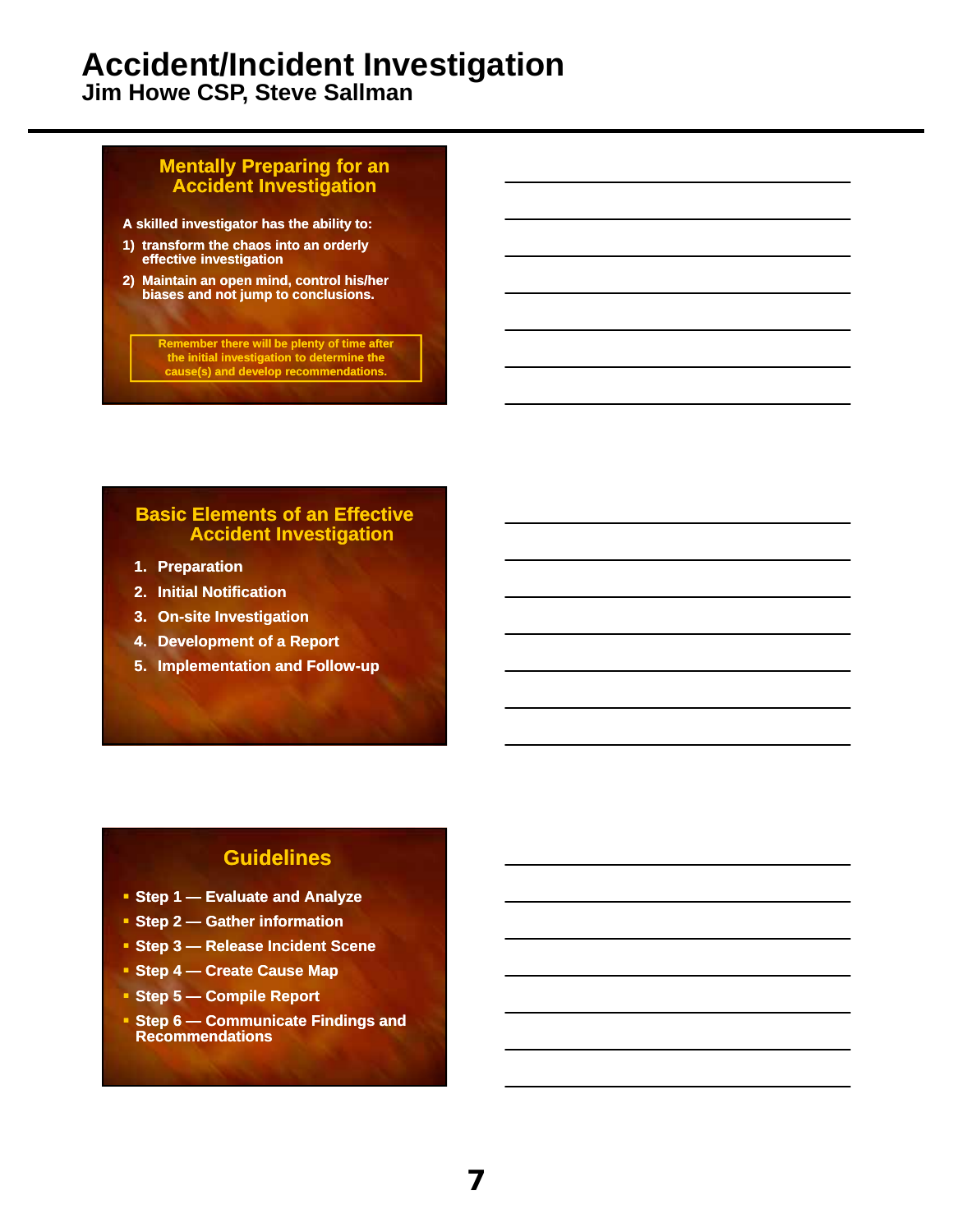**Jim Howe CSP, Steve Sallman**

#### **When a serious incident occurs focus only on the following three tasks.**

- **1. Provide medical treatment for victim(s)**
- **2. Notify family members if appropriate**
- **3. Secure and preserve the accident site**

*After the above tasks have been completed investigators can begin the investigation.* 

#### **Beyond Physical Injuries**

*Accidents affect the emotional condition of co-workers, first responders, supervisors and friends.* 

#### **Critical Incident Response**

*Pay attention to those that were not physically injured but were emotionally injured.*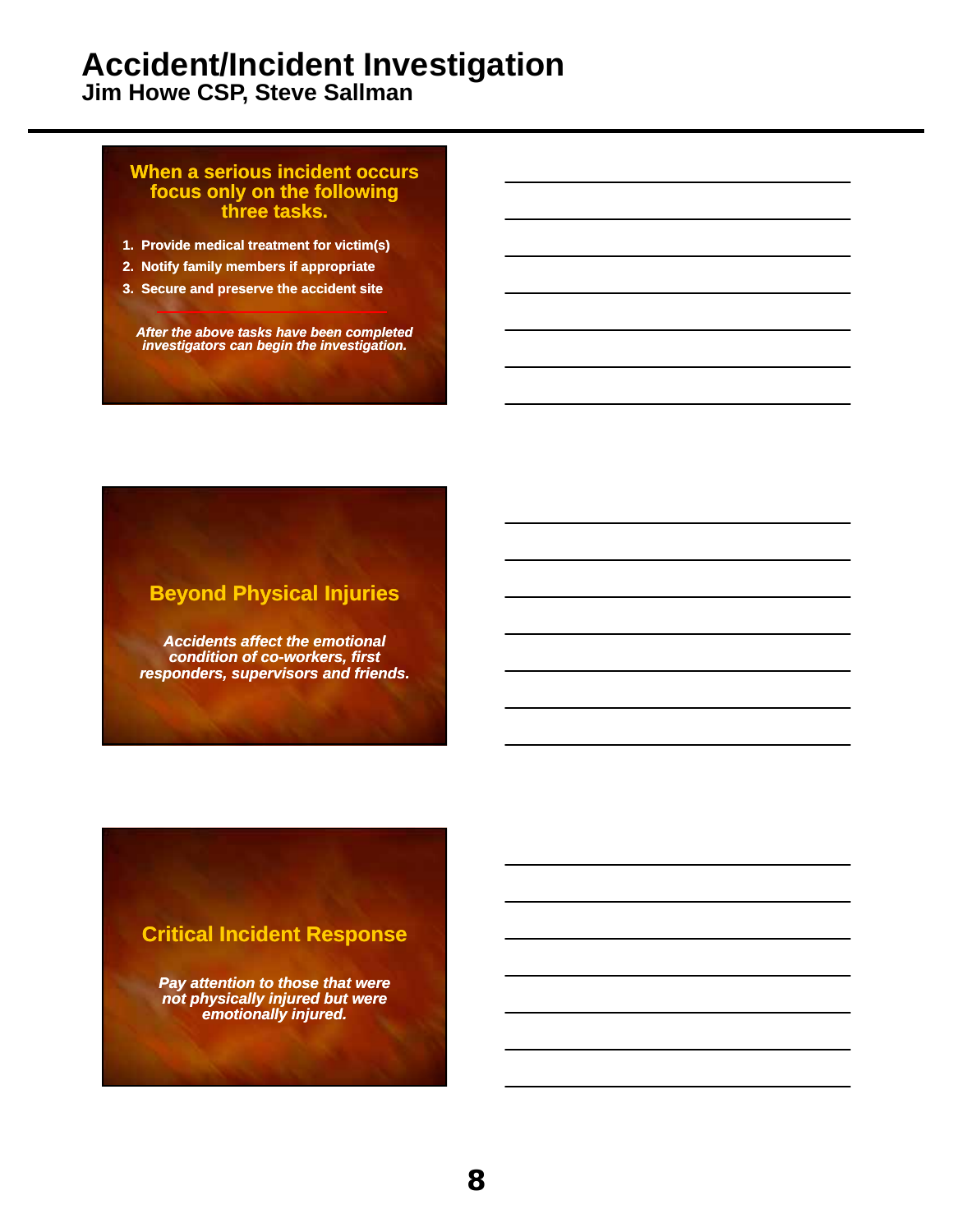**Jim Howe CSP, Steve Sallman**

#### **Family Support**

- **1. Initial communication**
- **2. Support at the hospital**
- **3. Assistance with travel and housing for out-of-town family members**
- **4. Counseling assistance**
- **5. Medical treatment support**
- **6. One union representative and one management representative available to the family 24 hours a day**
- **7. Arrange for family members to visit the accident site when requested. This should be done when the plant is not operating.**
- **8. On-going support and benefit assistance**

#### **Being Prepared takes:**

- **1. Training and Communication**
- **2. Notification System**
- **3. Critical Incident Response**
- **4. Materials and Equipment**

#### **Training**

- **a) Accident Investigators methods and techniques**
	-
	- **interview methods**
	- **photographing and documenting an accident**
	- **site**
	- **report writing and development**
- **b) Emergency Responders** – **minimizing disturbance of** 
	- **nt** site – **emergency first aid**
	-
	- **knowledge of hazardous materials and processes**
	- **plant layout--emergency routes**

## **c) Plant Security Personnel** – **securing an accident site** – **basic skills required of an**

- **investigator**
- **emergency first aid** – **hazardous material training**
- 
- **d** Union and Managen
- **Representatives familiarized with the incident investigation system importance of securing the accident site**
	- **importance of investigations being conducted by qualified personnel**
- **9**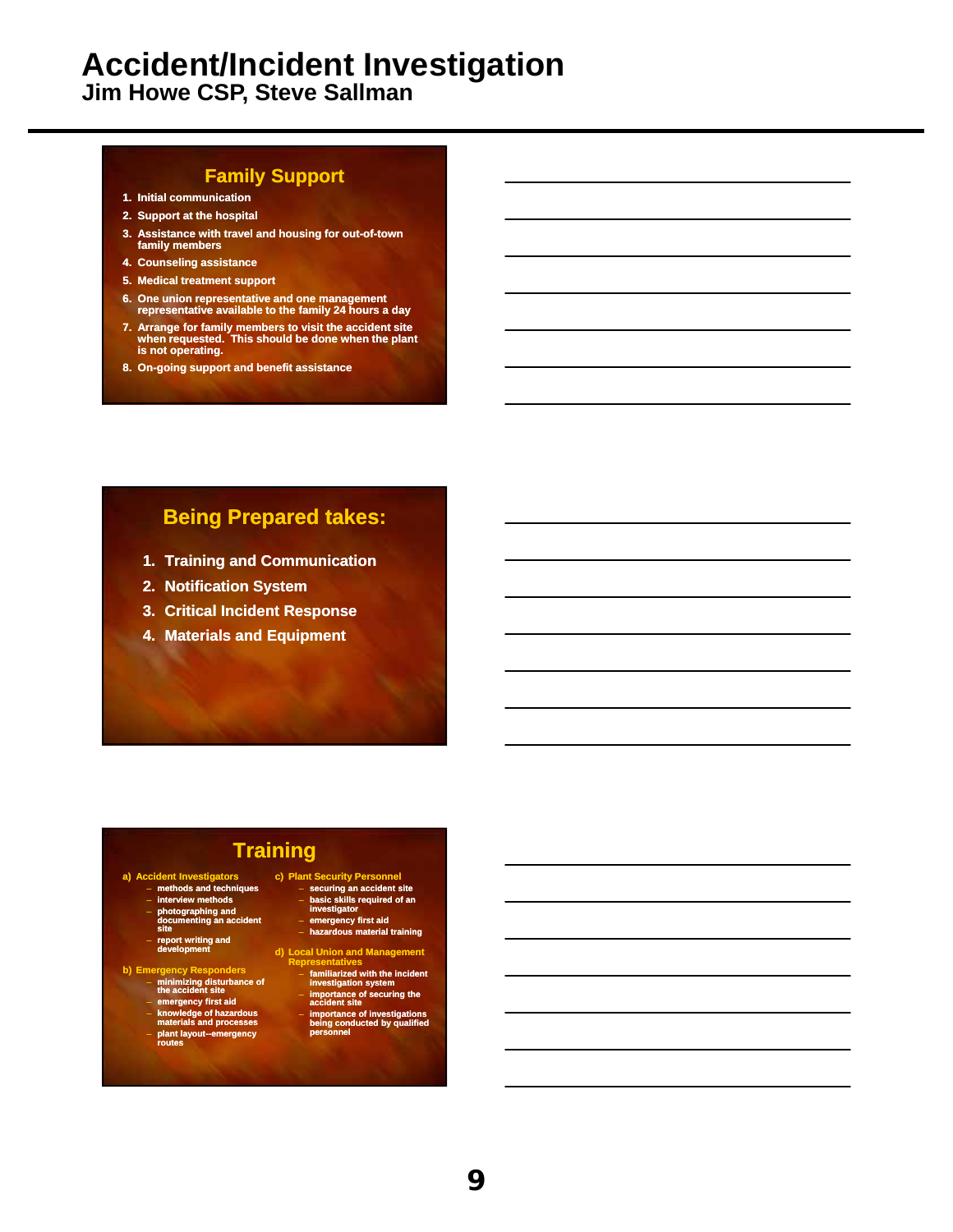**Jim Howe CSP, Steve Sallman**

#### **Communication**

**In-Plant Notification System**

- **A communication system must be developed to insure the prompt notification of appropriate union and management personnel in the event of an accident.**
- **External Notification**
	- **Contact must be made with the UAW-GM notification hotline as soon as possible**
	- **OSHA must be made aware of major incidents**

*Prompt notification is critical to effective accident investigation.*

#### **Communication of Accident Information to the Plant Workforce**

As soon as possible and no later than the day<br>following a serious accident, a written communication<br>should be posted and/or handed out. Joint<br>Union/Management communications have the greatest<br>credibility. The communication

- 
- 
- 
- 
- 
- 
- This communication should include:<br>
1) Date and time of the incident<br>
2) Name, department and job classification of the victim(s)<br>
3) Brief (a few paragraphs) summary of incident<br>
4) Medical condition of the victim(s)<br>
5)

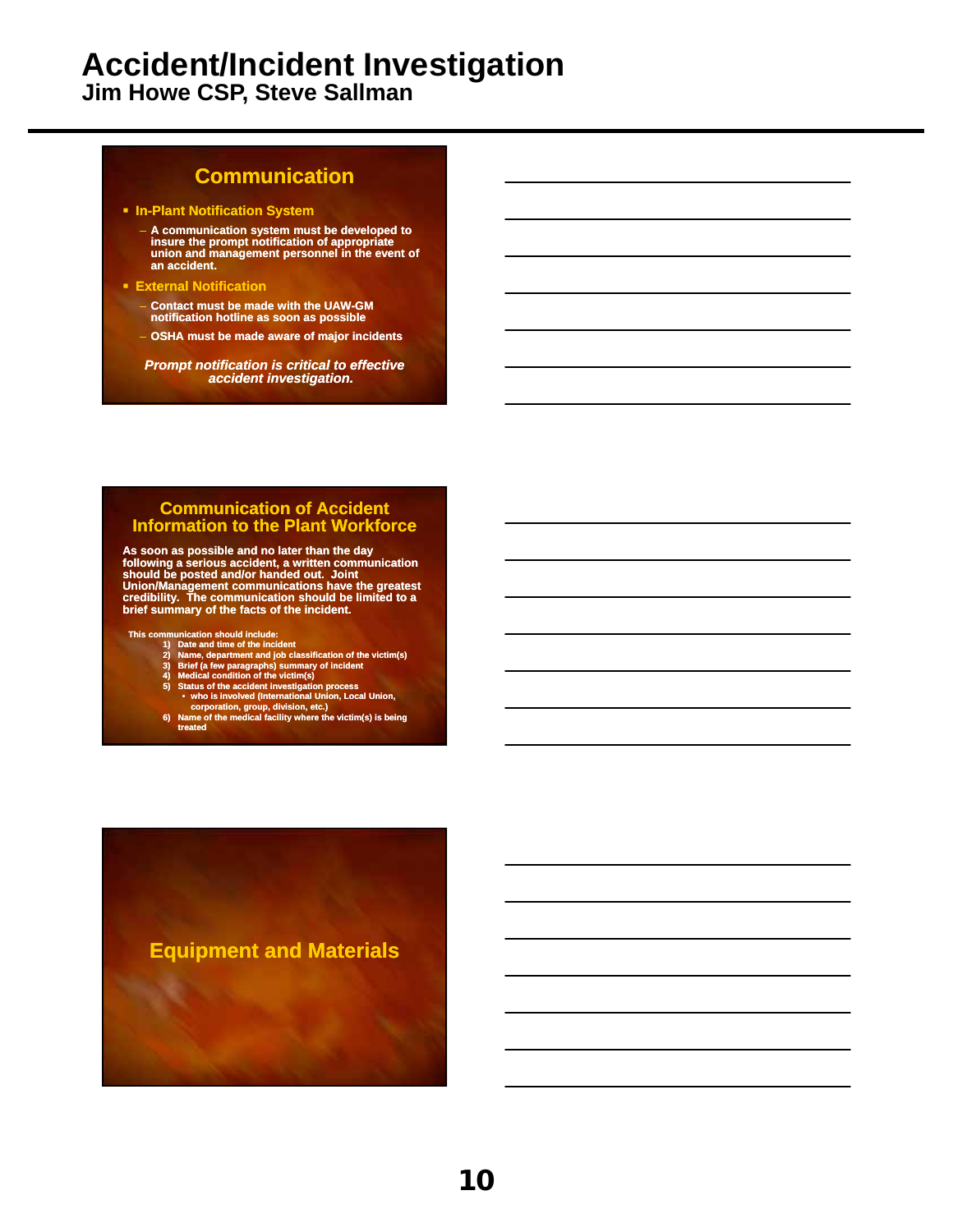**Jim Howe CSP, Steve Sallman**

## **Investigation Kit**

- *1. Maintained at designated location(s)*
- *2. Used only for investigations or training*
- *3. Inspected regularly*

#### **Photographic Equipment and Supplies**

- **35mm or Digital Camera**
- **External Flash Unit**
- **Tripod**
- **Battery charger**
- **Extra batteries, memory cards, film**
- **Video Camera**
- **Extra batteries, memory cards, tape**
- **Power supply**
- **(add additional items as needed)**

#### **Forms, Checklists and Documents**

- **Investigation form**
- **Interview form**
- **Note pad**
- **Document checklist**
- **Phone listing**
- **Photo log**
- **Critical incident form**
- **Relevant standards and regulations**
- **Accident investigation manual**
- **Graph paper for sketches**
- **Post-It pads**
- **(add additional items)**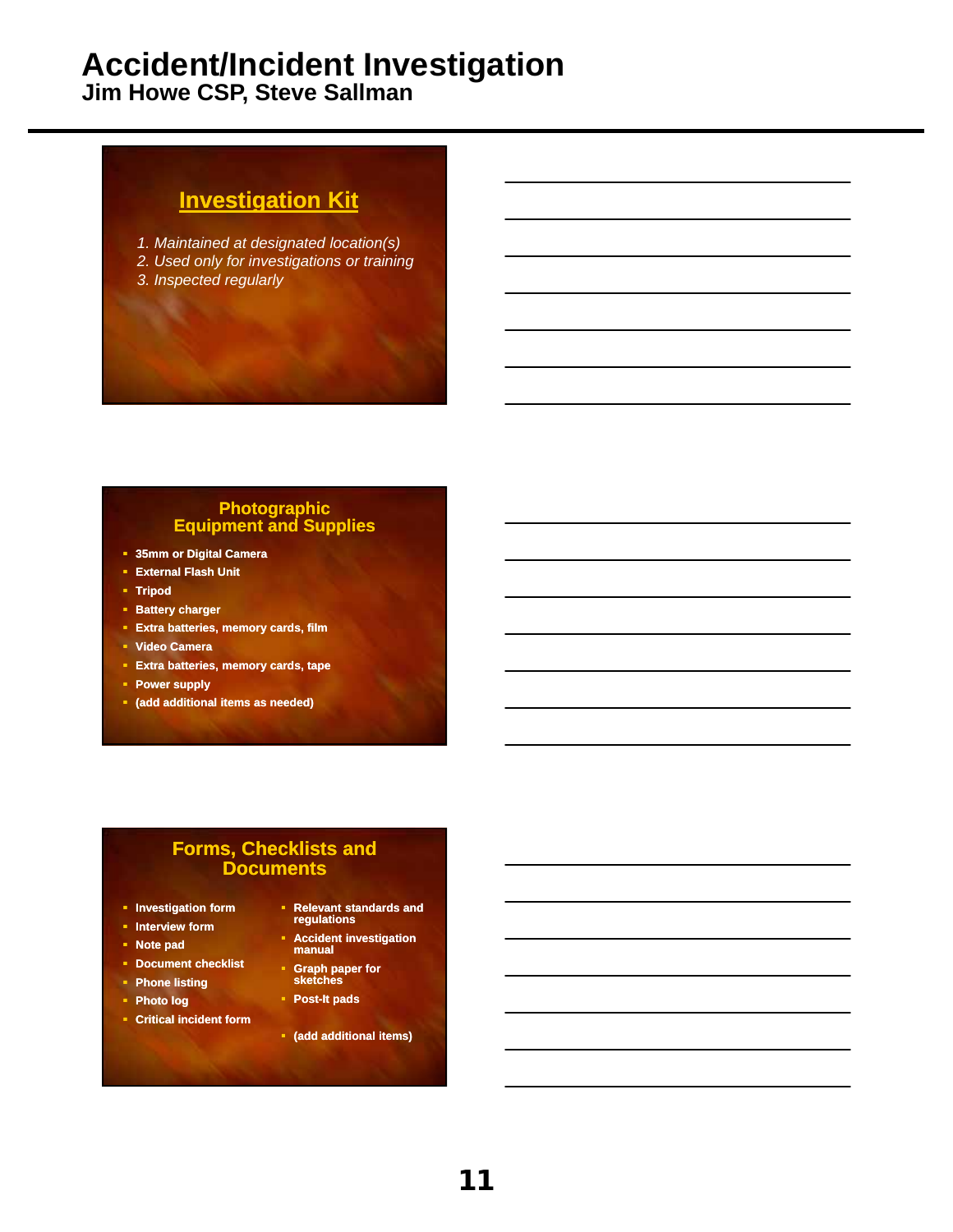**Jim Howe CSP, Steve Sallman**

| Cole           | Workplace      |               | Local Union                                                                                                          |                         |
|----------------|----------------|---------------|----------------------------------------------------------------------------------------------------------------------|-------------------------|
| Incident       |                |               |                                                                                                                      |                         |
|                |                |               | The Health and Safety meetingston Team should complete the Name: July Title, Shift and Shedwarent of Holland columns |                         |
| <b>Builder</b> | TIRLE<br>ACABI | <b>MAILTY</b> | INVOLVEMENT IN INCORRE<br>전화로 부모가 이렇게 화장이 보고 있었다.                                                                    | <b>DESIGNS</b><br>w     |
| ü              |                |               |                                                                                                                      | <b>FRA'S MI-S</b>       |
| h              |                |               |                                                                                                                      | vesti moto              |
|                |                |               |                                                                                                                      | <b>FREE</b> MED         |
| 4              |                |               |                                                                                                                      | takil with              |
| m              |                |               |                                                                                                                      | <b>HALE</b><br>$44 - 4$ |
| $\mathbf{u}$   |                |               |                                                                                                                      | 144/10<br>46.4          |
| S,             |                |               |                                                                                                                      | <b>HALL</b><br>$-0.001$ |
| w              |                |               |                                                                                                                      | 199120<br>$-0.01$       |
| ×              |                |               |                                                                                                                      | <b>TRAIL ALL</b>        |
| $+$            |                |               |                                                                                                                      | <b>TELE MAIL</b>        |
| $+1$           |                |               |                                                                                                                      | <b>FRED HER</b>         |
| <b>UD</b>      |                |               |                                                                                                                      | 19313-1010              |

#### **Personal Protective Equipment**

- **Safety glasses**
- **Safety shoes**
- **Gloves (cloth and latex)**
- **Safety lock(s)**
- **Hearing protection**
- **Hard hat**
- **(add additional items as needed)**

#### **Miscellaneous Materials and Supplies**

- **Flashlight**
- **Masking tape**
- **Chalk for marking areas**
- **Plastic bags to store physical evidence**
- **Permanent marking pens**
- **Tape measure (25 foot)**
- **Tags**
- **Caution tape**
- **Sound Level Meter**
- **Air monitoring equipment**
- **(add additional items)**

**12**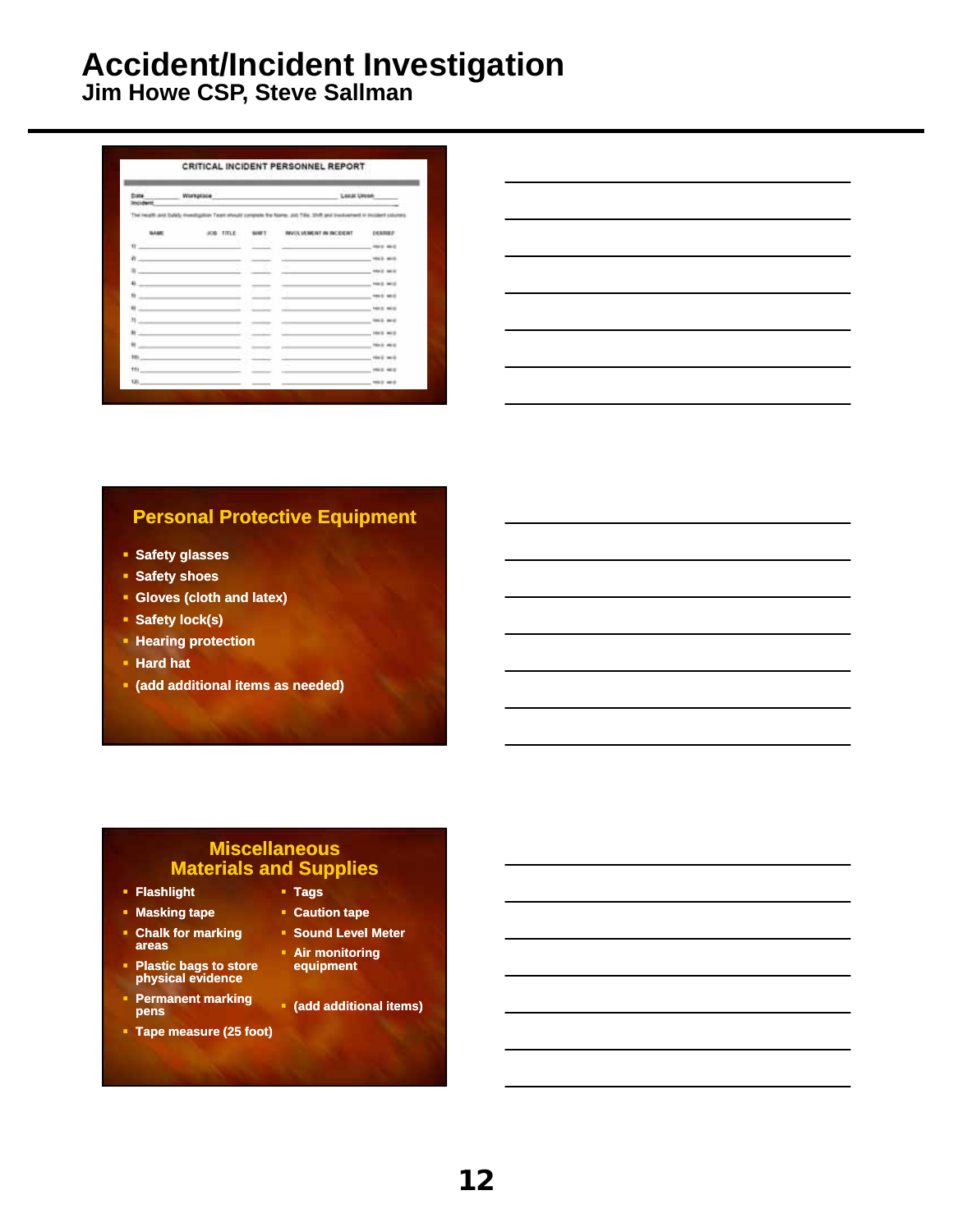**Jim Howe CSP, Steve Sallman**



#### **Securing the Scene**

- **Once evidence is disturbed it may be destroyed forever**
- **Early in the investigation it is difficult to know what evidence is most important**
- **Carefully document evidence before it is changed. Discuss how it will be changed. Test the process on similar equipment not related to the incident.**

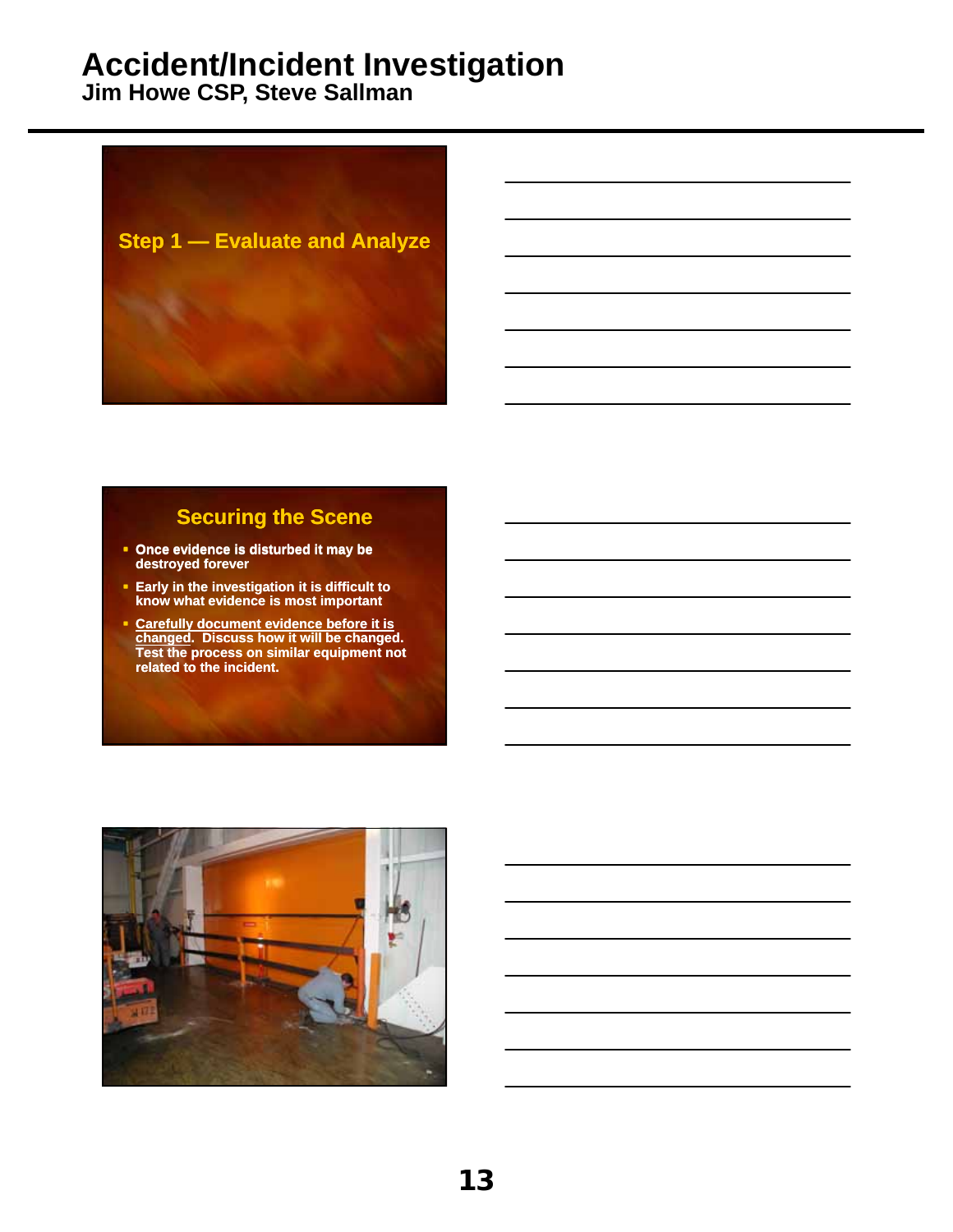**Jim Howe CSP, Steve Sallman**



#### **Securing the Scene**

- **Protect scene (e.g., utilize yellow caution tape to establish a barrier to the incident scene).**
- **Station designated personnel around perimeter to maintain crowd control.**
- **Provide entry points to control people going in and out.**
- **Mark off blood or body fluid spill areas to prevent contacting contaminated surfaces and equipment.**
- **Prevent use of equipment lockout equipment involved.**

#### **Securing the Scene**

- **Ensure scene is safe**
	- **Stabilize, secure or, if necessary, dismantle equipment**
	- **Remove fallen objects which pose a hazard**
	- **Stop leaks; prevent exposure to hazardous materials**
	- **Stabilize material**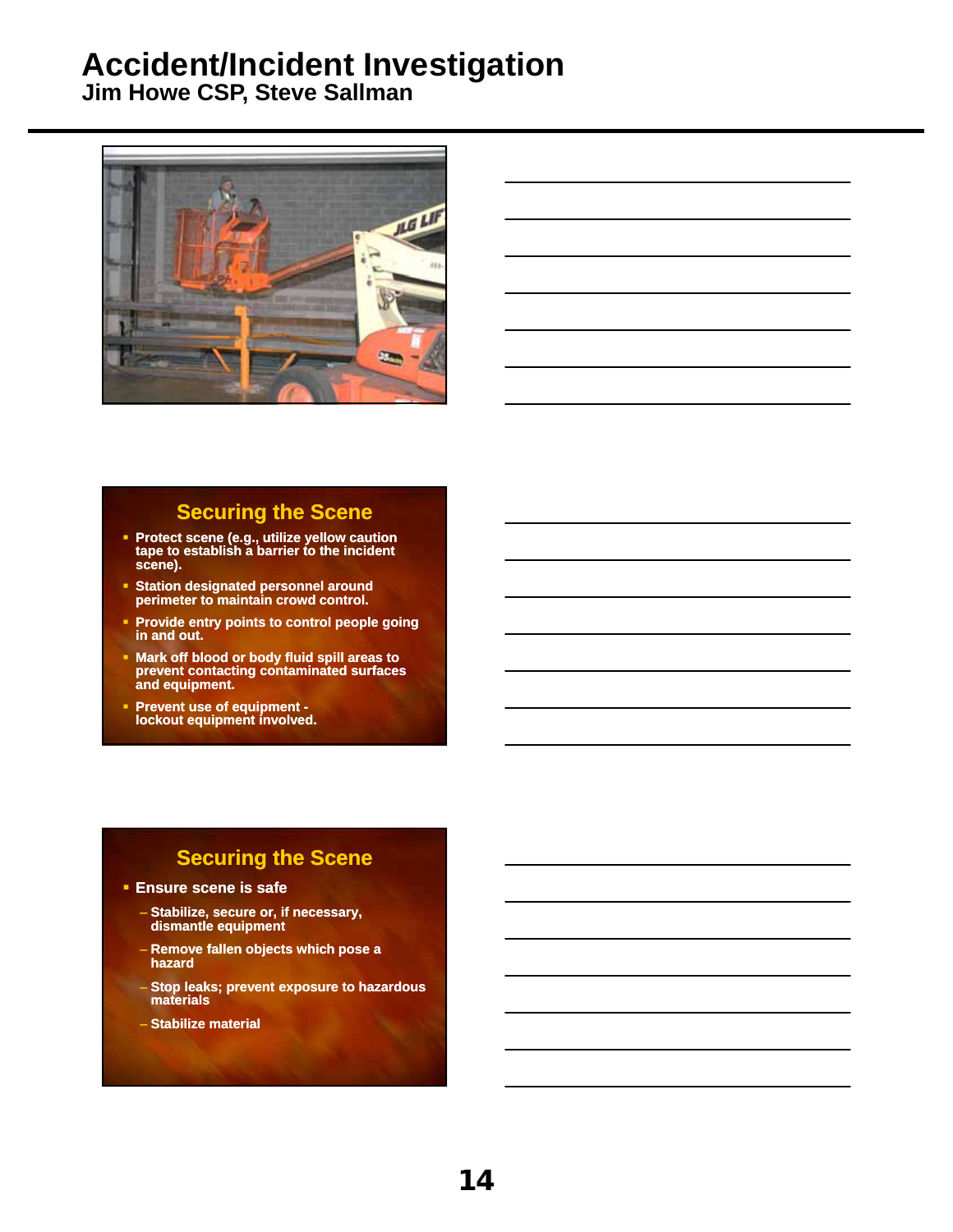**Jim Howe CSP, Steve Sallman**



## **On Site Investigation**

- **conduct interviews**
- **photograph/video scene**
- **collect documents**

**Initial goal is to document the accident scene and interview those who were immediately involved.**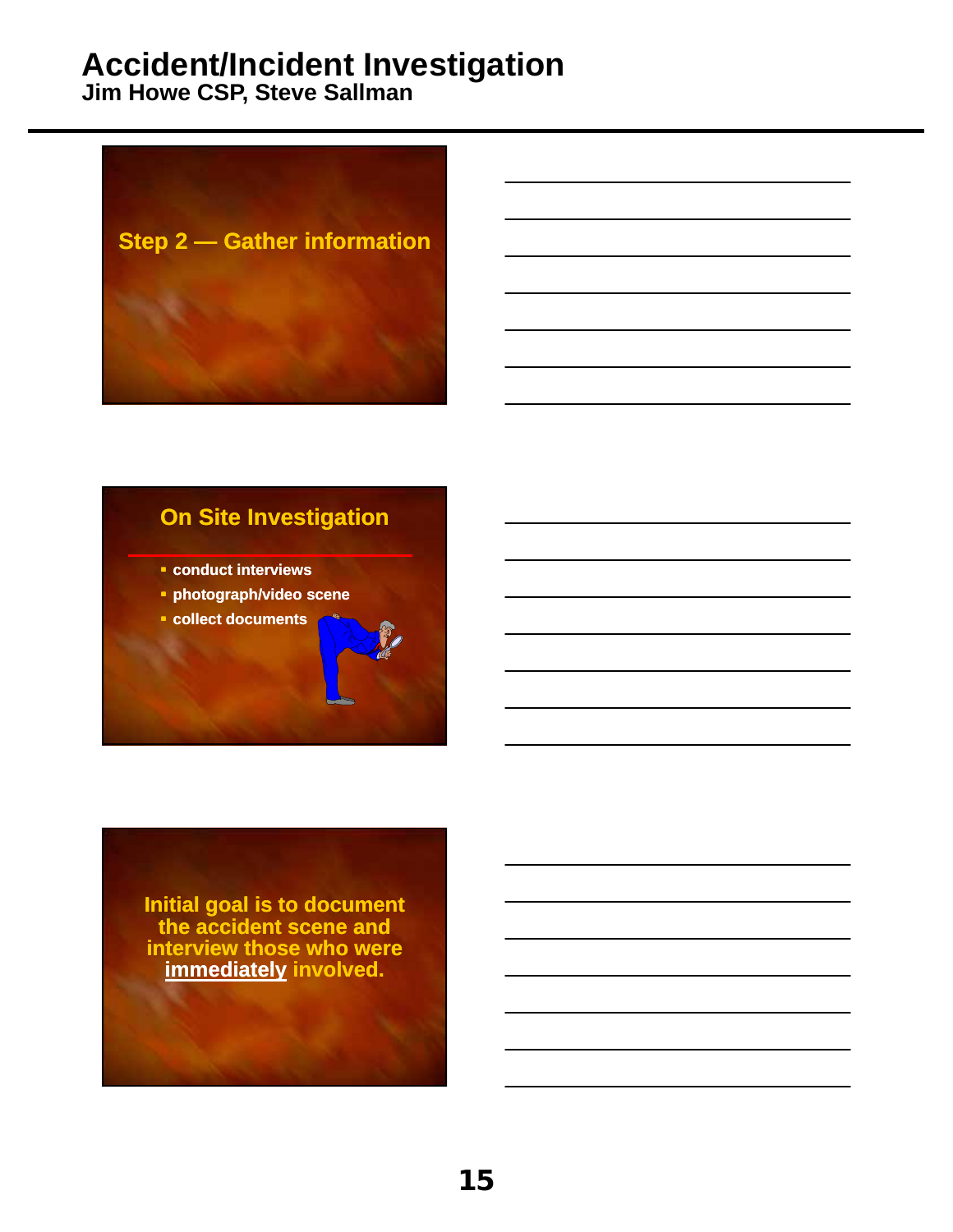**Jim Howe CSP, Steve Sallman**

#### **Information and Documents to be Collected**

- **1) Photographs**
- **2) Witness Statements**
- **3) Personnel, work history and demographics**
- **4) Blueprints of equipment and plant layouts**
- **5) Equipment operating manuals**
- **6) Maintenance records**
- **7) Results of past inspections**
- **8) Results of inspections after accident**
- **9) Results of Industrial Hygiene Sampling**
- **10) Training records: technical and health & safety**
- **11) Records of past injuries and illnesses of the victim**

#### **Information and Documents (continued)**

- **12) Records of past injuries/illnesses of other workers who perform similar tasks to those performed by the victim**
- **13) Medical status; Death Certificate**
- **14) Analysis of physical evidence: fingerprints, chemical analysis, metallurgical tests, weld integrity, etc.**
- **15) Autopsy Results**
- **16) Contractor Contracts & Pre-bid Documents**
- **17) Plant Security & First Responder Reports**
- **18) Sketch of accident scene (before and after)**
- **19) Lockout energy control procedures; MSDS(s)**
- **20) Surveillance video; machine or equipment status information; or other remote monitoring**

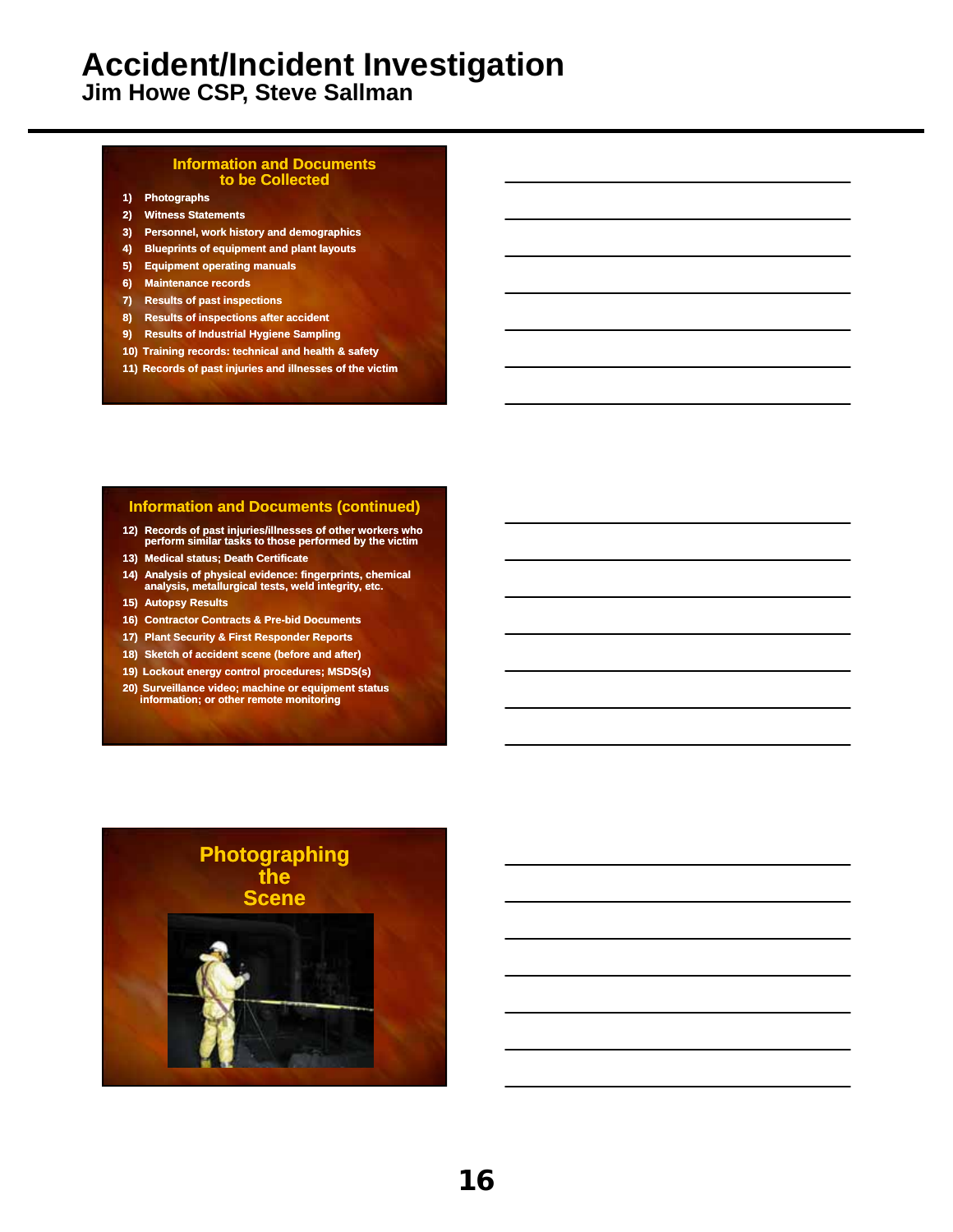**Jim Howe CSP, Steve Sallman**

#### **Photographing An Incident Scene**

- **Accurately document the incident scene and other relevant items**
- **Document the situation at the time of the incident**
- **Document the situation from the perspective of the victim**
- **Make sure you have a system to ensure that you can identify the photos in the future (photo log, audio sound track, photo sequencing)**
- **Take photographs as soon as possible after the incident.**

#### **Orientation Shots**

 **Before taking a close-up an orientation photo should be taken**



#### **Take Photos from the Point of View of Those Involved**





**What the driver was doing What the driver could see**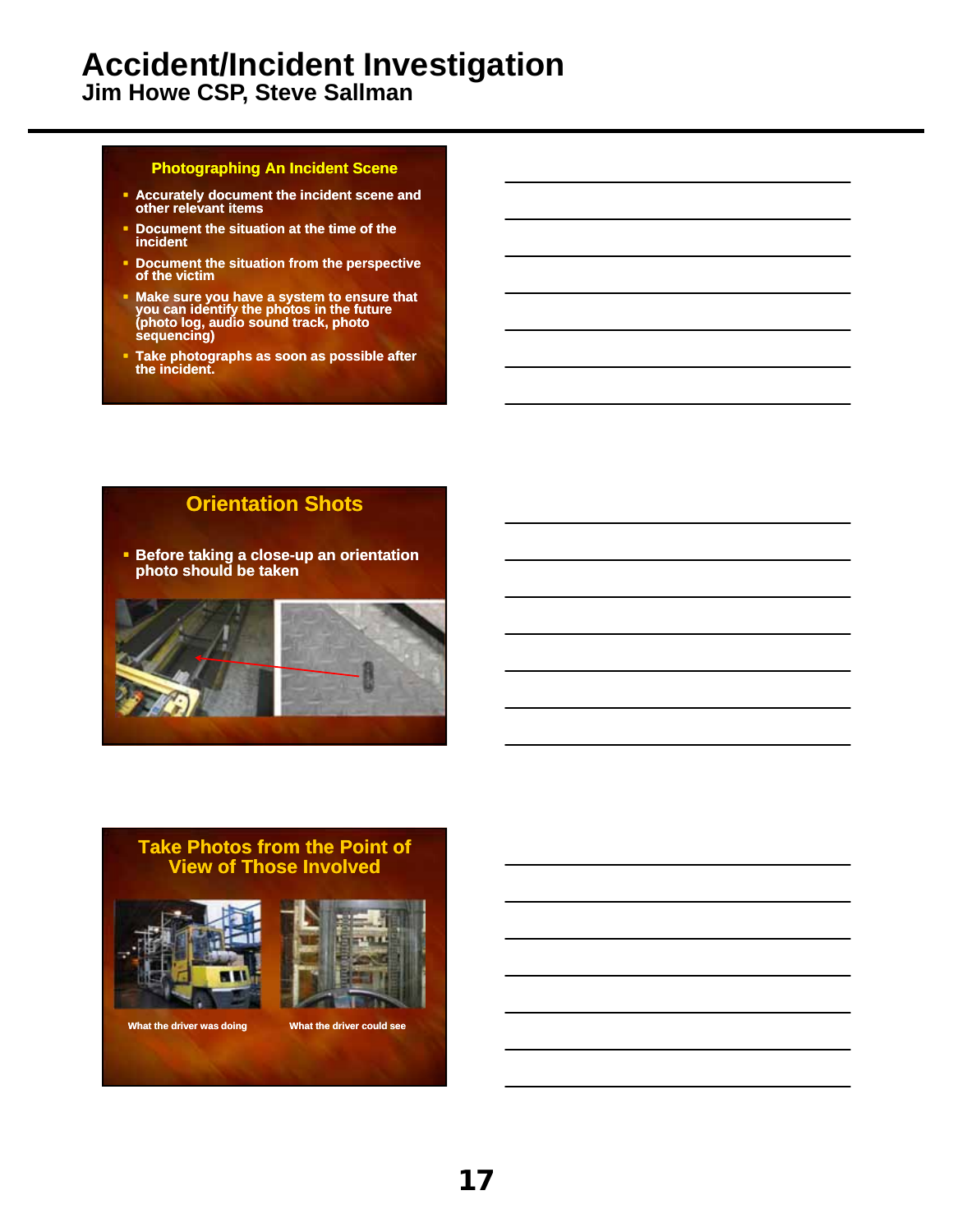**Jim Howe CSP, Steve Sallman**





| PHOTO LOG        |     |                                     |  |  |
|------------------|-----|-------------------------------------|--|--|
|                  | hy. | Plate and Silver<br>Links<br>Column |  |  |
| <b>Barn Rome</b> |     | <b>Rotary Description</b>           |  |  |
|                  |     |                                     |  |  |
|                  |     |                                     |  |  |
|                  |     |                                     |  |  |
|                  |     |                                     |  |  |
|                  |     |                                     |  |  |
|                  |     |                                     |  |  |
|                  |     |                                     |  |  |
|                  |     |                                     |  |  |
|                  |     |                                     |  |  |
|                  |     |                                     |  |  |
|                  |     |                                     |  |  |
|                  |     |                                     |  |  |
|                  |     |                                     |  |  |
|                  |     |                                     |  |  |

#### **Sketch the Incident Scene**

- **Draw a rough sketch of the incident scene.**
- **Include the positions of victim, other workers and machinery/equipment.**
- **Note movement and direction of employee(s) and equipment**
- **Directions, distances, and angles**
- **Label each item in the drawing(s) and write in the dimensions.**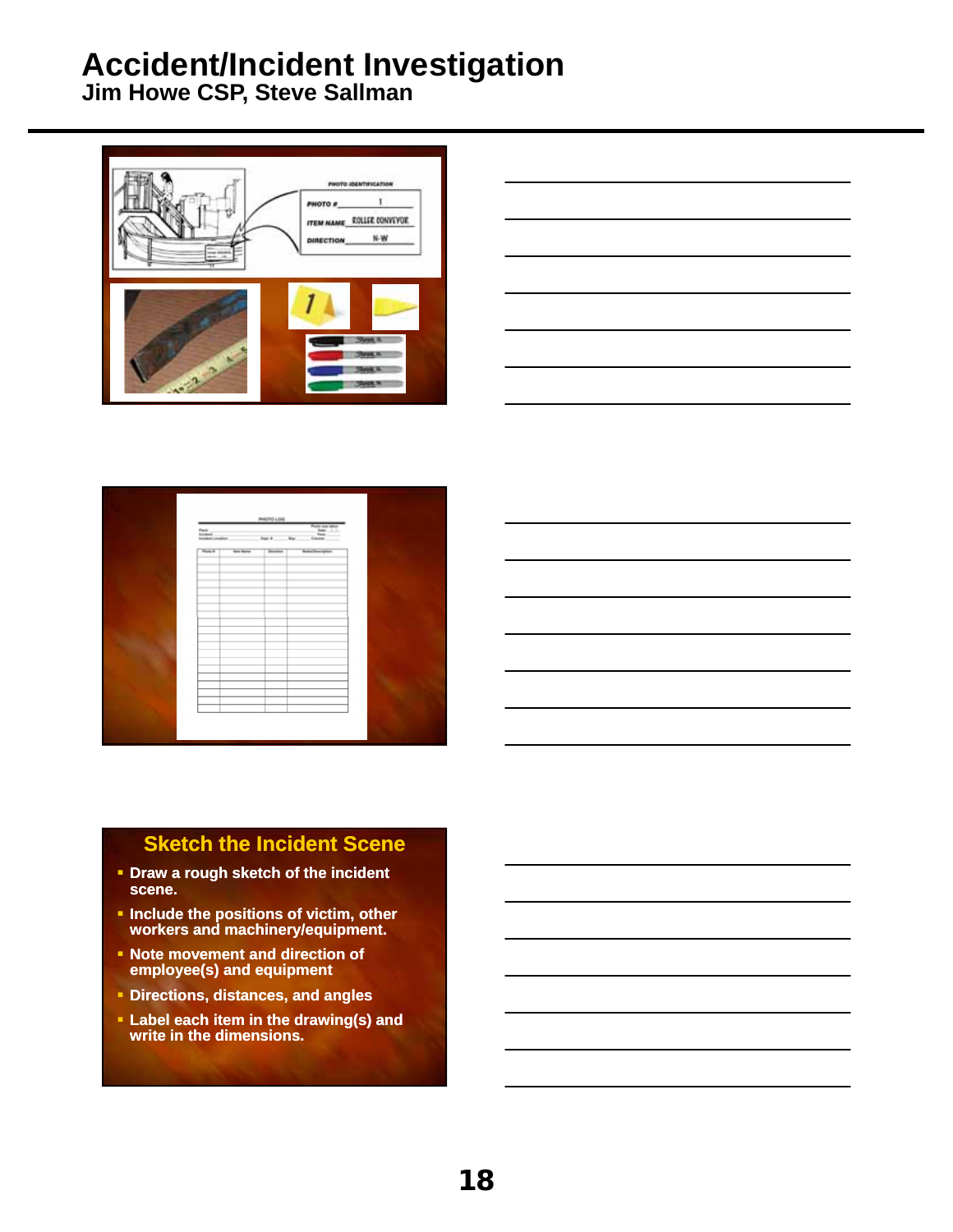**Jim Howe CSP, Steve Sallman**







#### **Criteria for Releasing an Incident Site**

- **1. The physical site/evidence has been completely documented.**
- **2. Appropriate corrective measures have been implemented.**
- **3. Other investigators have completed their investigation of the site. (Police, OSHA, etc.)**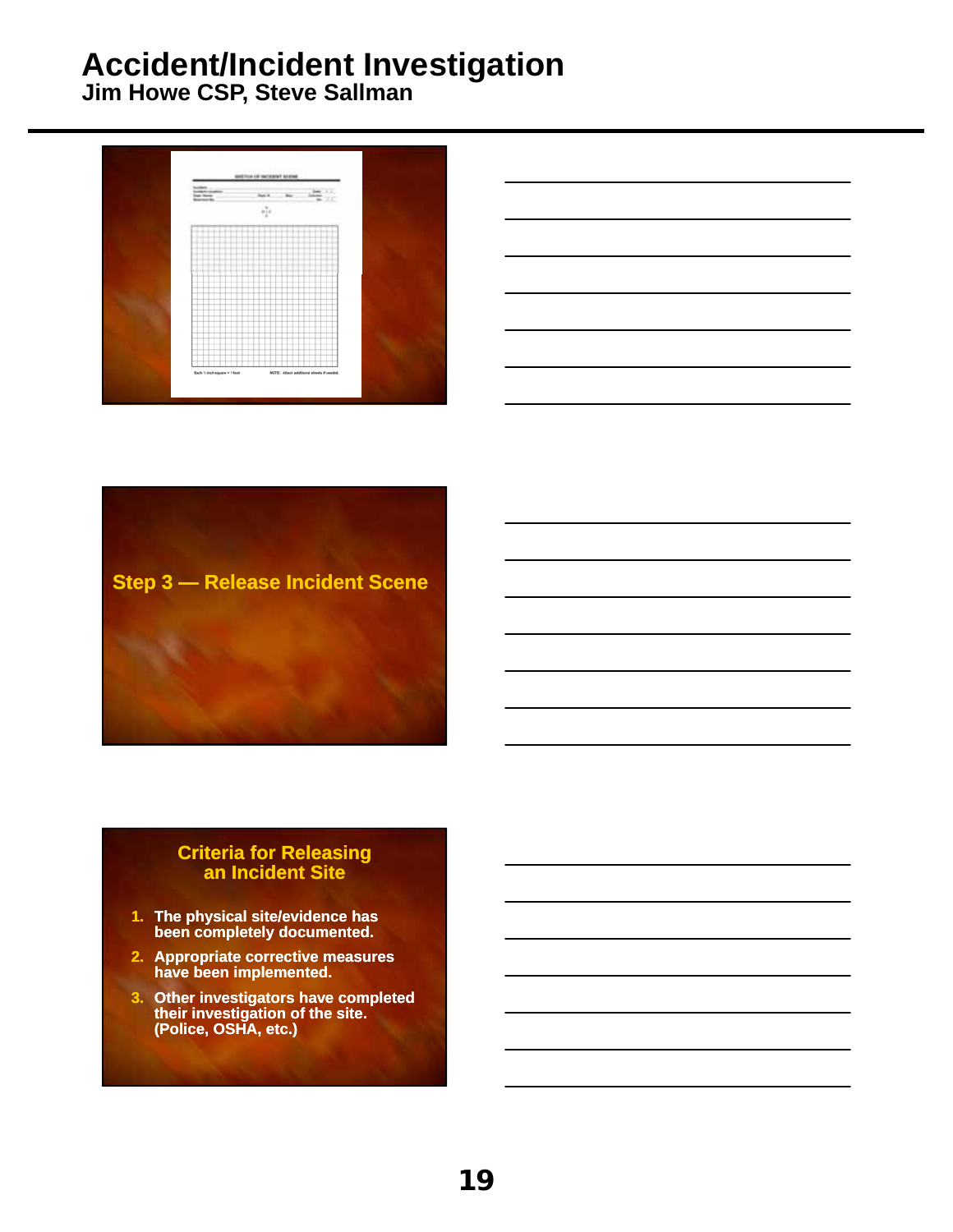**Jim Howe CSP, Steve Sallman**

#### **Before Health & Safety can release the scene its members should:**

- **Conduct a complete health and safety inspection of the work area, equipment and/or machinery.**
- **Verify that health and safety controls are in place.**
- **Ensure that hazards have been eliminated and/or controlled.**
- **Ensure that no new hazards were created.**

#### **Why Incident Investigation?**

#### **Two Approaches**

#### **Traditional thinking**

- **Find the cause**
- **Who did it?**
- **Focuses on who**
- **Ignores the process**

Lowers responsibility and accountability

- **System Thinking Look for causes**
- **Why did it happen?**
- **Focuses on causes and solutions**
- **Manage the process**

Increases responsibility and accountability

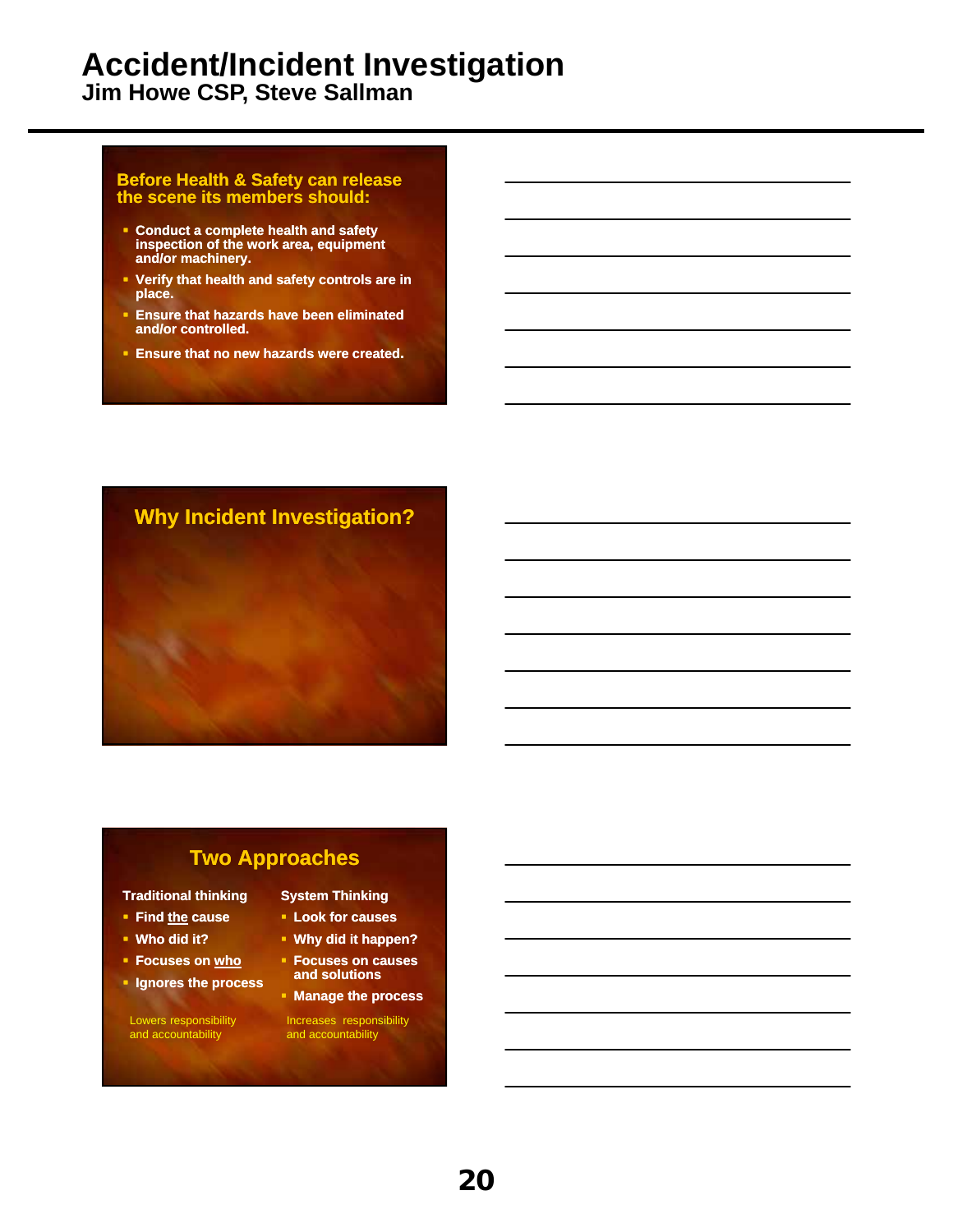**Jim Howe CSP, Steve Sallman**





**Initial goal is to document the accident scene and interview those who were immediately involved.**

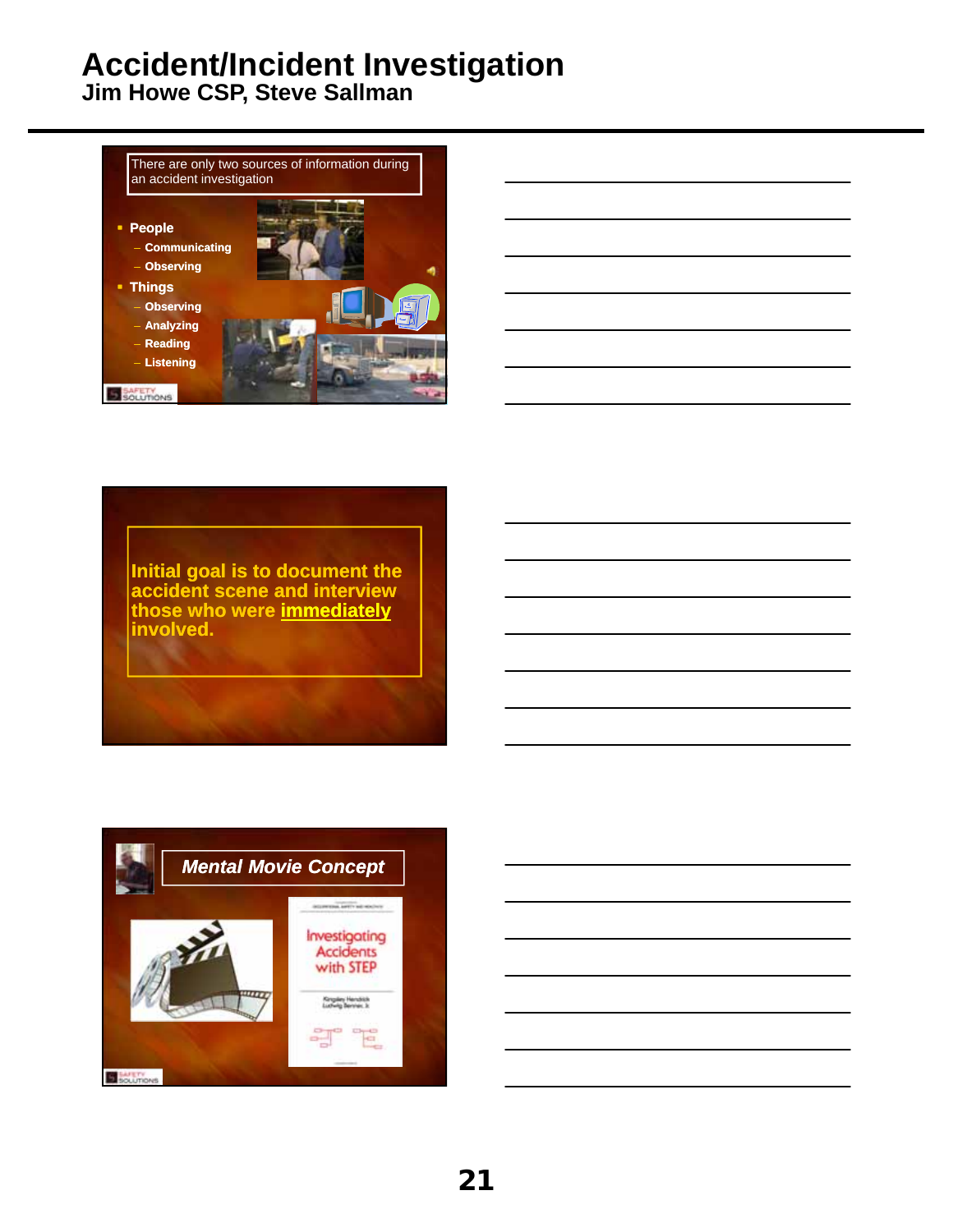

| <u> 1989 - Johann Barn, mars ann an t-Amhain ann an t-Amhain ann an t-Amhain ann an t-Amhain an t-Amhain ann an t-</u> |  |  |
|------------------------------------------------------------------------------------------------------------------------|--|--|
|                                                                                                                        |  |  |
| and the control of the control of the control of the control of the control of the control of the control of the       |  |  |
| <u> 1989 - Johann Barn, amerikan bernama di sebagai bernama di sebagai bernama di sebagai bernama di sebagai ber</u>   |  |  |
| <u> 1989 - Johann Barn, mars ann an t-Amhainn an t-Amhainn an t-Amhainn an t-Amhainn an t-Amhainn an t-Amhainn an</u>  |  |  |
|                                                                                                                        |  |  |







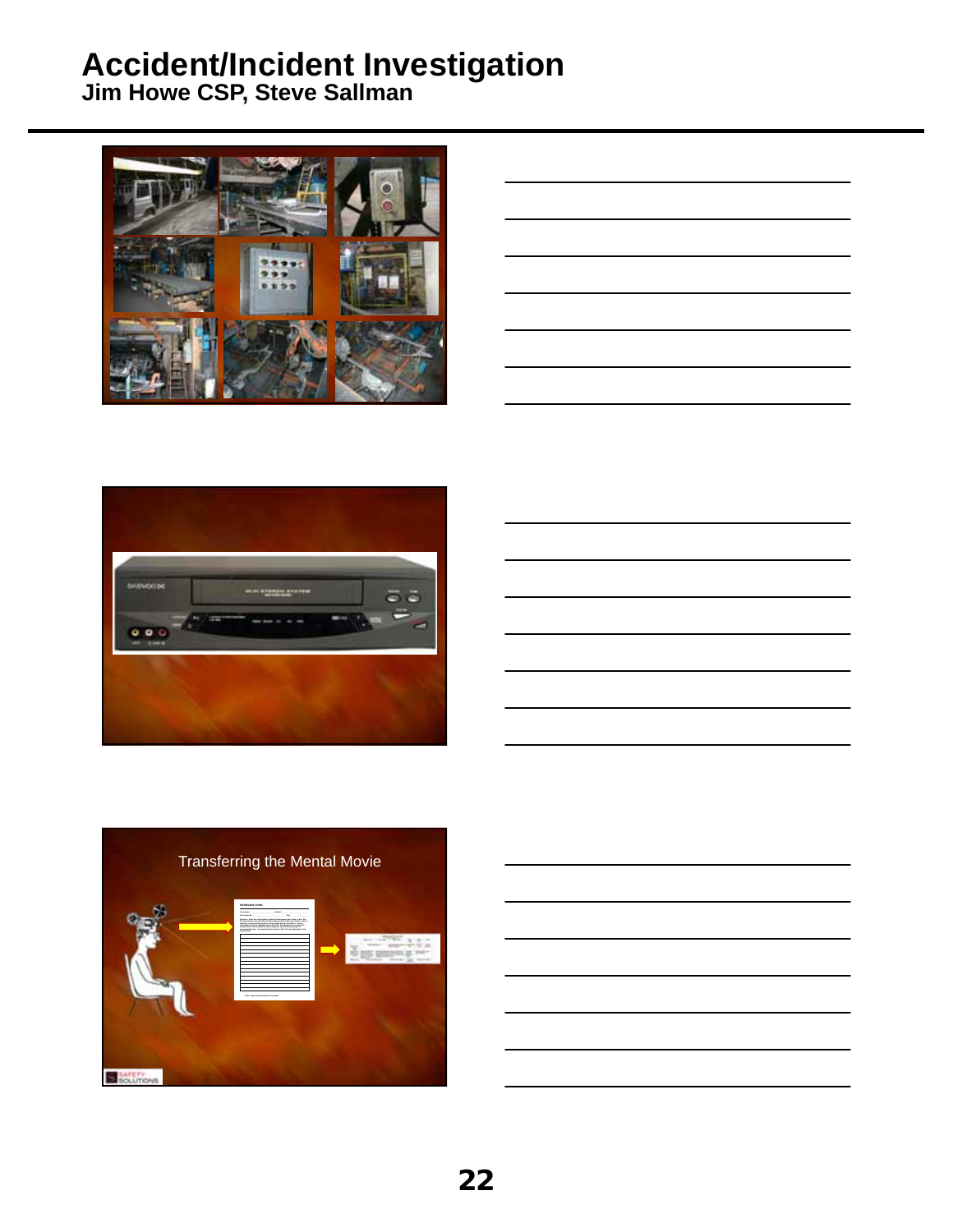**Jim Howe CSP, Steve Sallman**

**The first law of accident investigation states that everyone and everything is always someplace doing something during the accident.**

The witness has it, you need it, the witness doesn't have to give it to you.



#### **Where and how to interview – preferred order**

- **1. At the scene**
- **2. Reviewing photos and possibly video**
- **3. Away from job, taking notes only**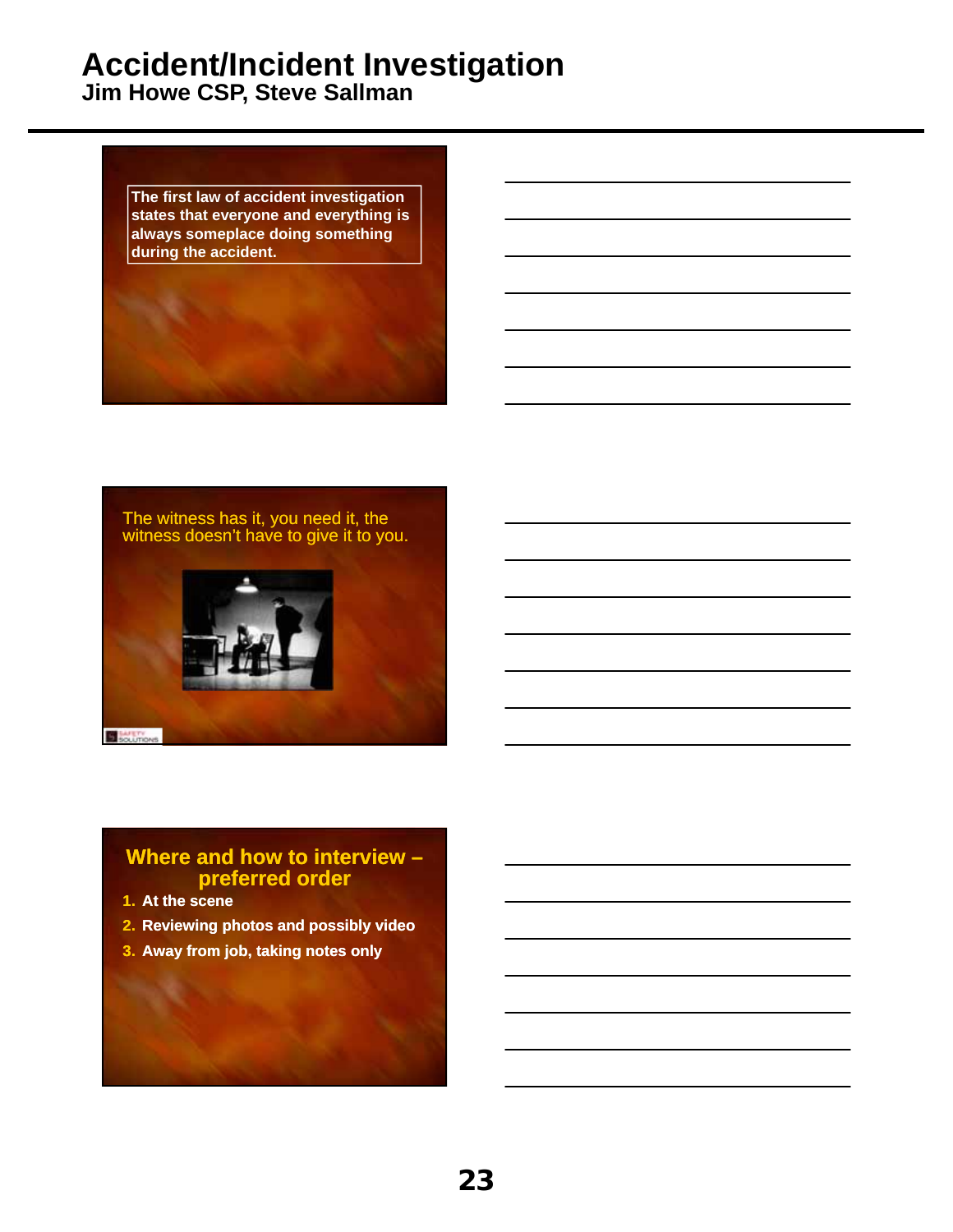**Jim Howe CSP, Steve Sallman**

| <b>Interview</b>                                                                   |
|------------------------------------------------------------------------------------|
| • Victim(s)                                                                        |
| • Co-workers                                                                       |
| <b>Supervisors</b>                                                                 |
| • Workers that perform similar jobs in other<br>departments or on different shifts |
| • Engineers                                                                        |
| • Maintenance Personnel                                                            |
| • Witnesses                                                                        |
| <b>Emergency Personnel</b>                                                         |
| • Medical Personnel                                                                |
| <b>• Equipment Suppliers</b>                                                       |

Use tape recorders only under special circumstances.

What are examples of special circumstances?

**B** SAFETY

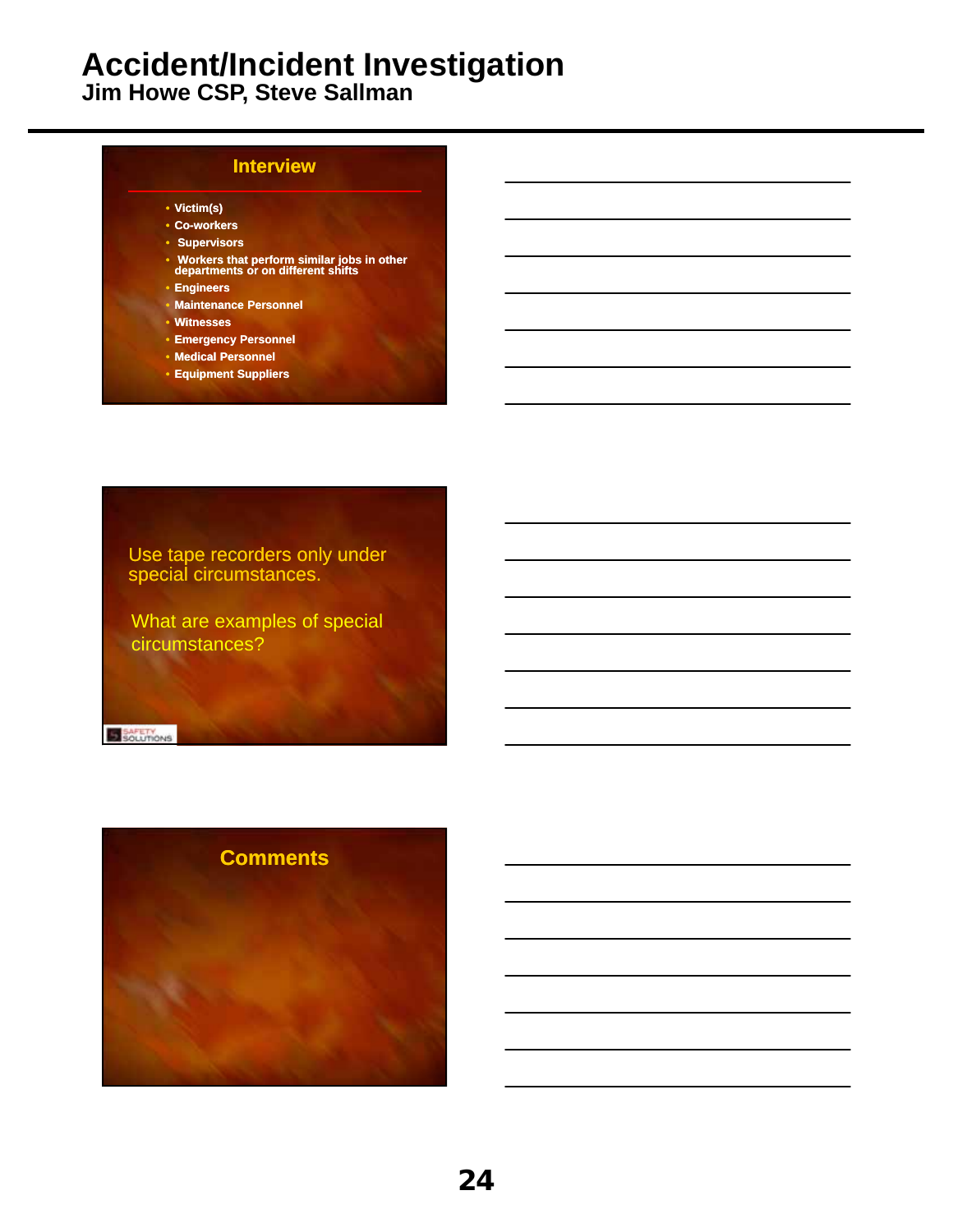**Jim Howe CSP, Steve Sallman**

#### **Interview Reminders**

- **Prioritize interviews based upon importance of information, emotional condition and availability.**
- **Select a comfortable, private, non-threatening place**
- **Explain who you are and what you are doing**
- **Explain that you need his/her help to understand, as accurately as possible, what happened**
- **Ask for help**
- **Be sensitive to the emotional state of the individual**
- **Ask the individual to tell you what he/she saw, heard or did - start at the beginning**
- **The most important question "and then what happened?"**
- **Remember the mental movie**
- **When possible "walk through" the actions of the individual (people recall things best in order of occurrence)**
- **Take your time**
- **Don't use tape recorder except under special circumstances**



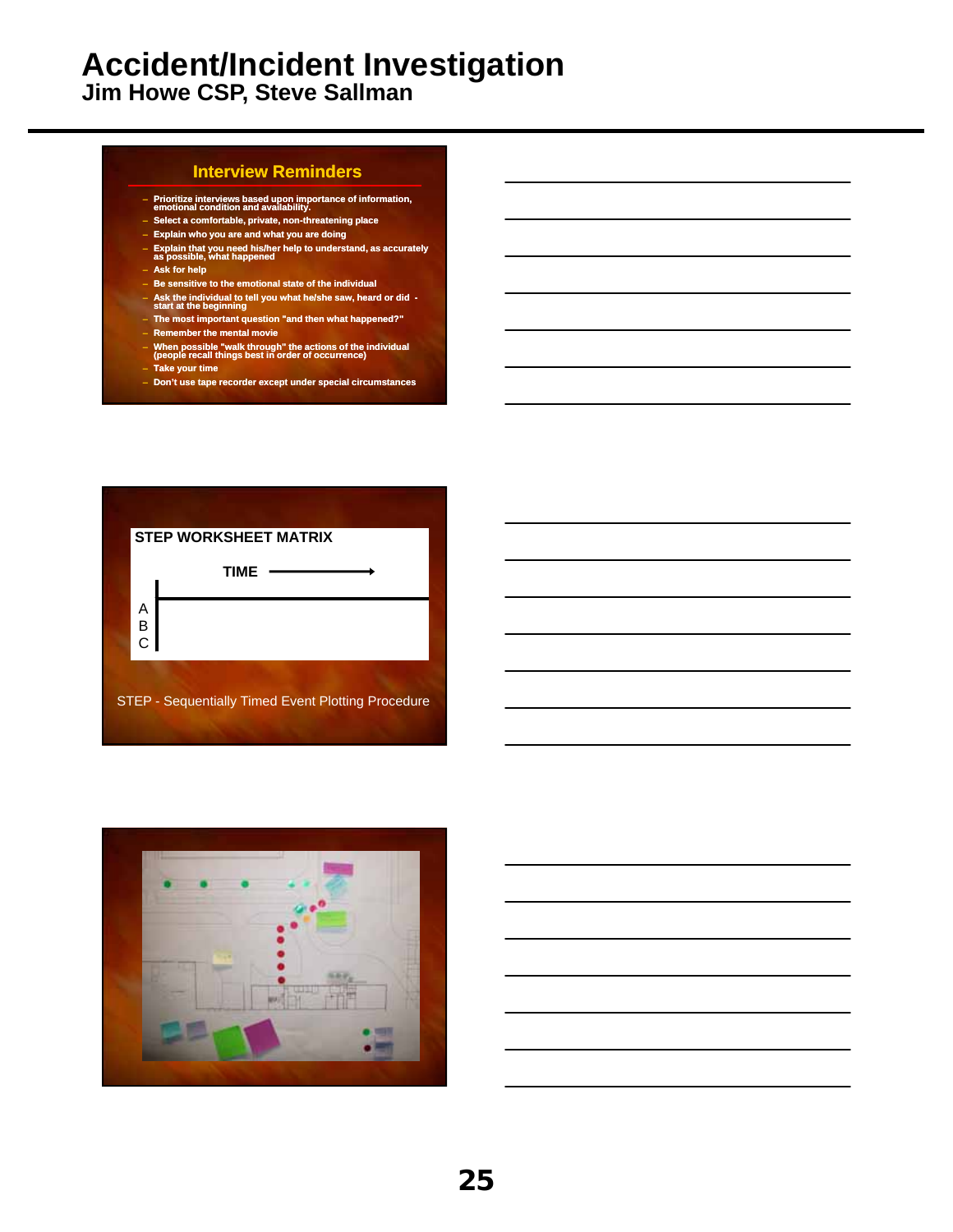**Jim Howe CSP, Steve Sallman**

**The witness has it, you need it and the witness does not have to give it to you.**

#### **Number 1 Rule for: Incident Investigations, Audits and Inspections**

- **See what you see.**
- **Not what you want to see.**
- **Not what you saw yesterday.**
- **Not what you thought you would see.**
- **Not what someone told you to see.**

**See what you see.**

|               |                |         | <b>Time</b> |         |         |
|---------------|----------------|---------|-------------|---------|---------|
|               |                | 8:00 AM | 8:15 AM     | 8:30 AM | 8:45 AM |
|               | <b>Victim</b>  |         |             |         |         |
| People<br>And | Co-worker      |         |             |         |         |
| <b>Things</b> | Supervisor     |         |             |         |         |
|               | <b>Machine</b> |         |             |         |         |
|               | <b>Vehicle</b> |         |             |         |         |
|               | <b>Valve</b>   |         |             |         |         |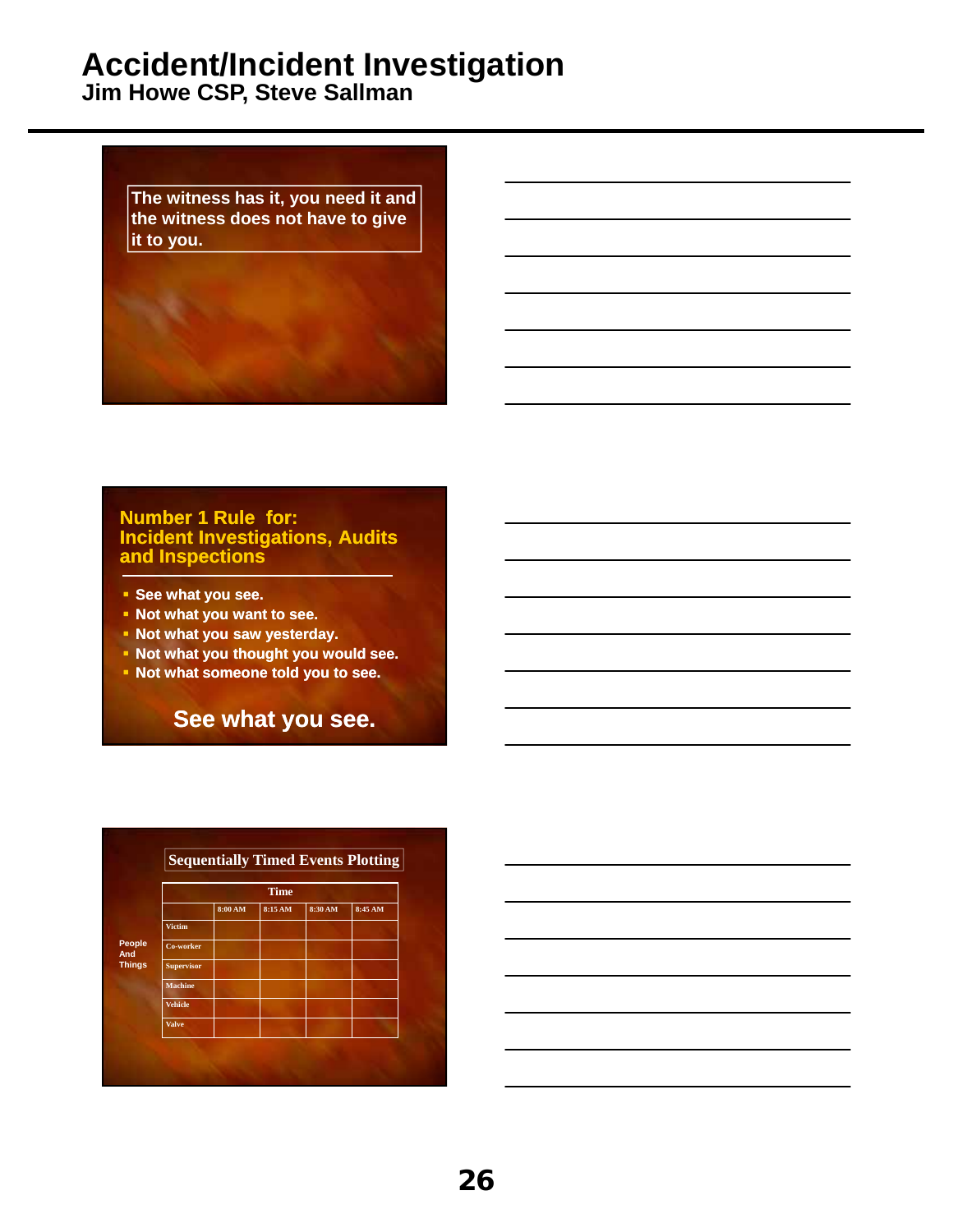**Jim Howe CSP, Steve Sallman**





# **Identify Hazards A condition, set of circumstances, or the inherent property of a material that can cause injury, illness, or death.**

#### **Noise, vibration Chemical, gases, fumes, mists, dusts**

**Entanglement**

 **Crushing Shearing** 

- **Pinch point**
- 
- **High pressure Electrical**
- **Working at heights Fire**
	- **Radiation**

 **Lifting Work organization Staffing Overtime Slippery surfaces**

**Ergonomics-posture, force, repetition**

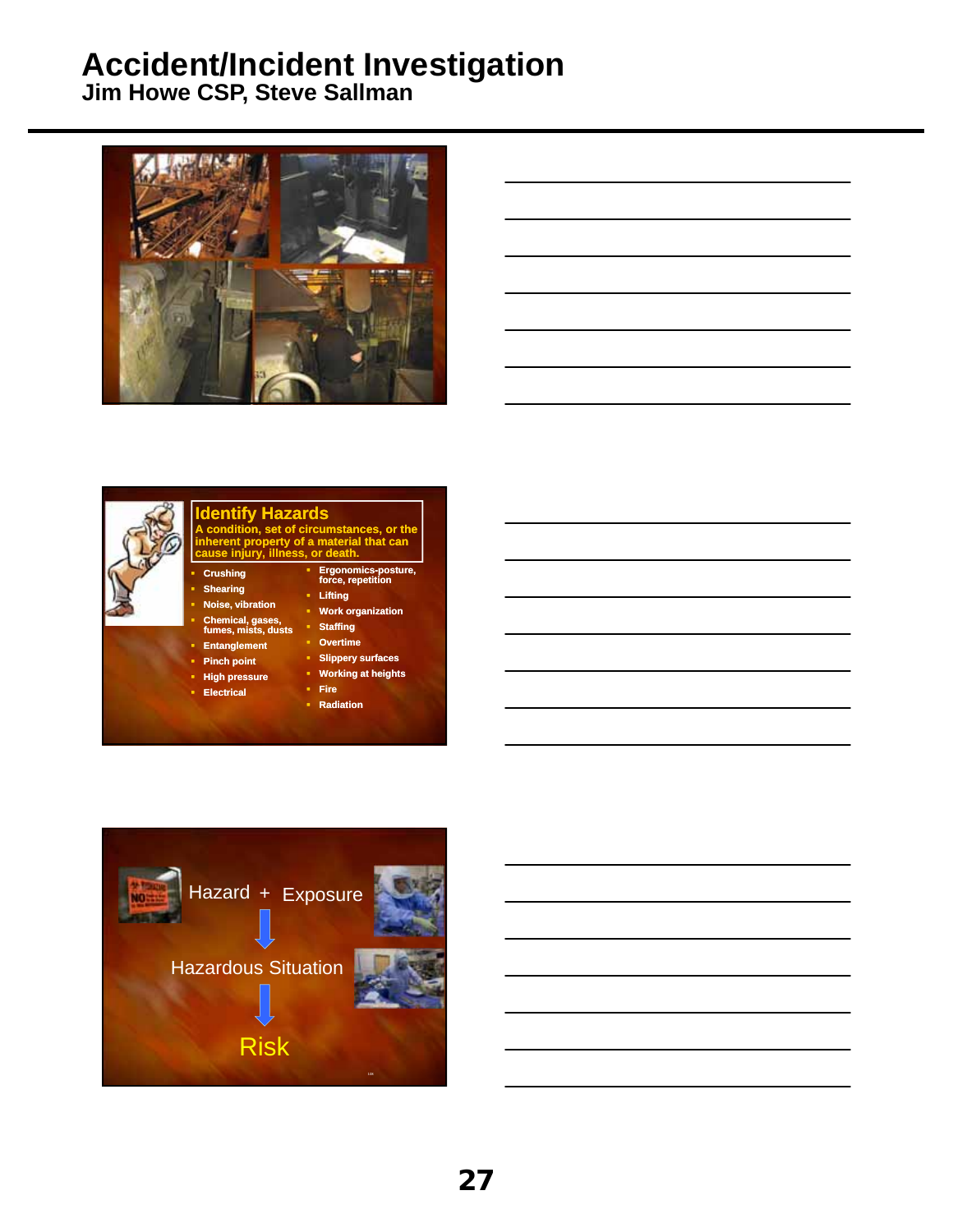109

**Jim Howe CSP, Steve Sallman**

## **Hazards –Tip of the Iceberg** Surface hazards Hazardous situations<br><sup>Often</sup> don't see <u>hazardous</u> situations related to:<br>• Normal tasks Abnormal but foreseeable tasks • Infrequent task<br>
• Upset conditions and<br>
• Interaction of materials<br>
• Unanticipated tasks



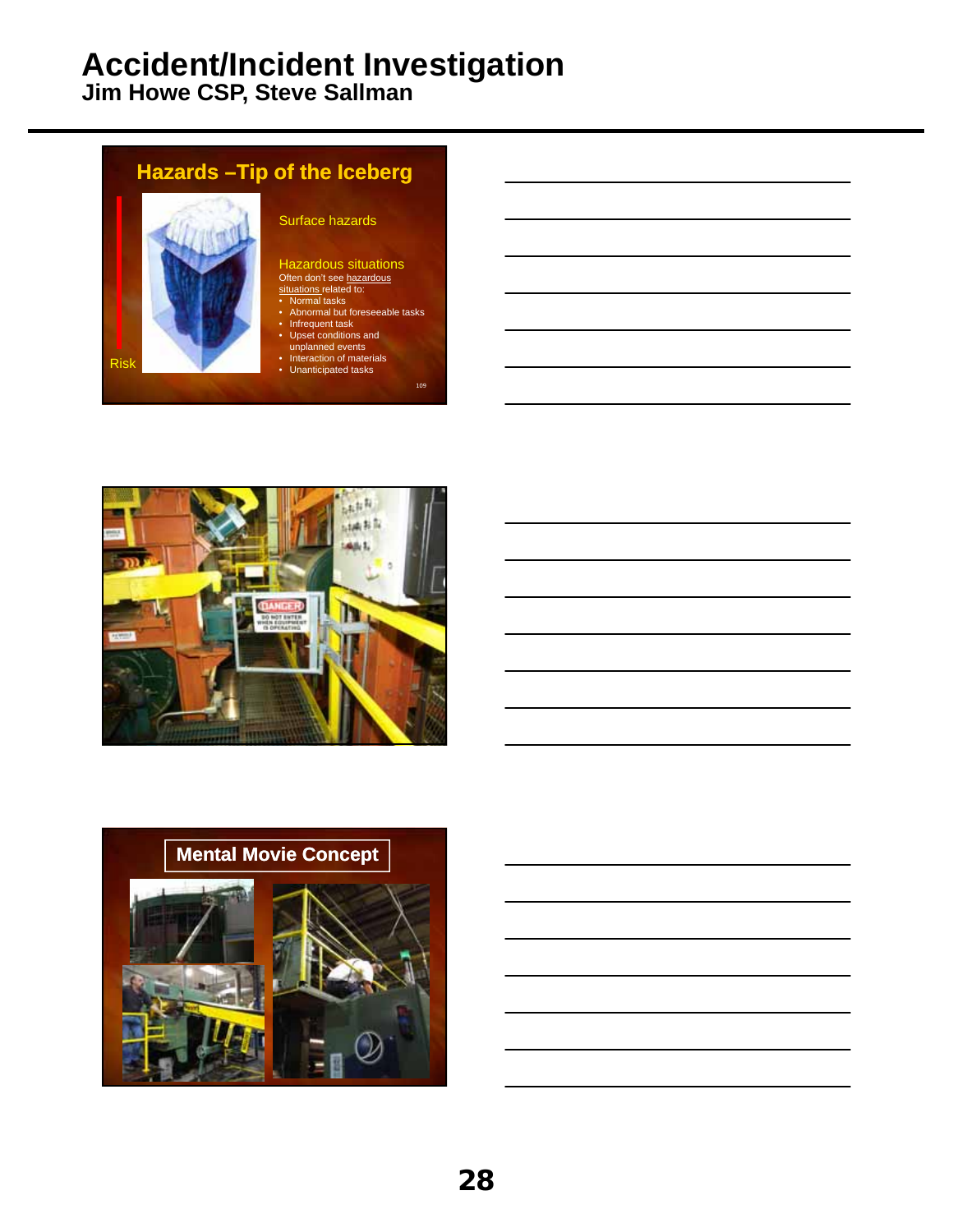

| the contract of the contract of the contract of the contract of the contract of                                      |  |
|----------------------------------------------------------------------------------------------------------------------|--|
|                                                                                                                      |  |
|                                                                                                                      |  |
| <u> 1989 - Andrea Barbara, Amerikaansk politiker († 1908)</u>                                                        |  |
|                                                                                                                      |  |
|                                                                                                                      |  |
| <u> 1989 - Johann Stein, marwolaethau a bhann an t-Amhair an t-Amhair an t-Amhair an t-Amhair an t-Amhair an t-A</u> |  |
|                                                                                                                      |  |
|                                                                                                                      |  |
| the contract of the contract of the contract of the contract of the contract of                                      |  |
|                                                                                                                      |  |
|                                                                                                                      |  |
| <u> 1989 - Johann Barn, amerikansk politiker (</u>                                                                   |  |
|                                                                                                                      |  |
|                                                                                                                      |  |
| <u> 1989 - Johann Stoff, Amerikaansk politiker (</u>                                                                 |  |
|                                                                                                                      |  |
|                                                                                                                      |  |





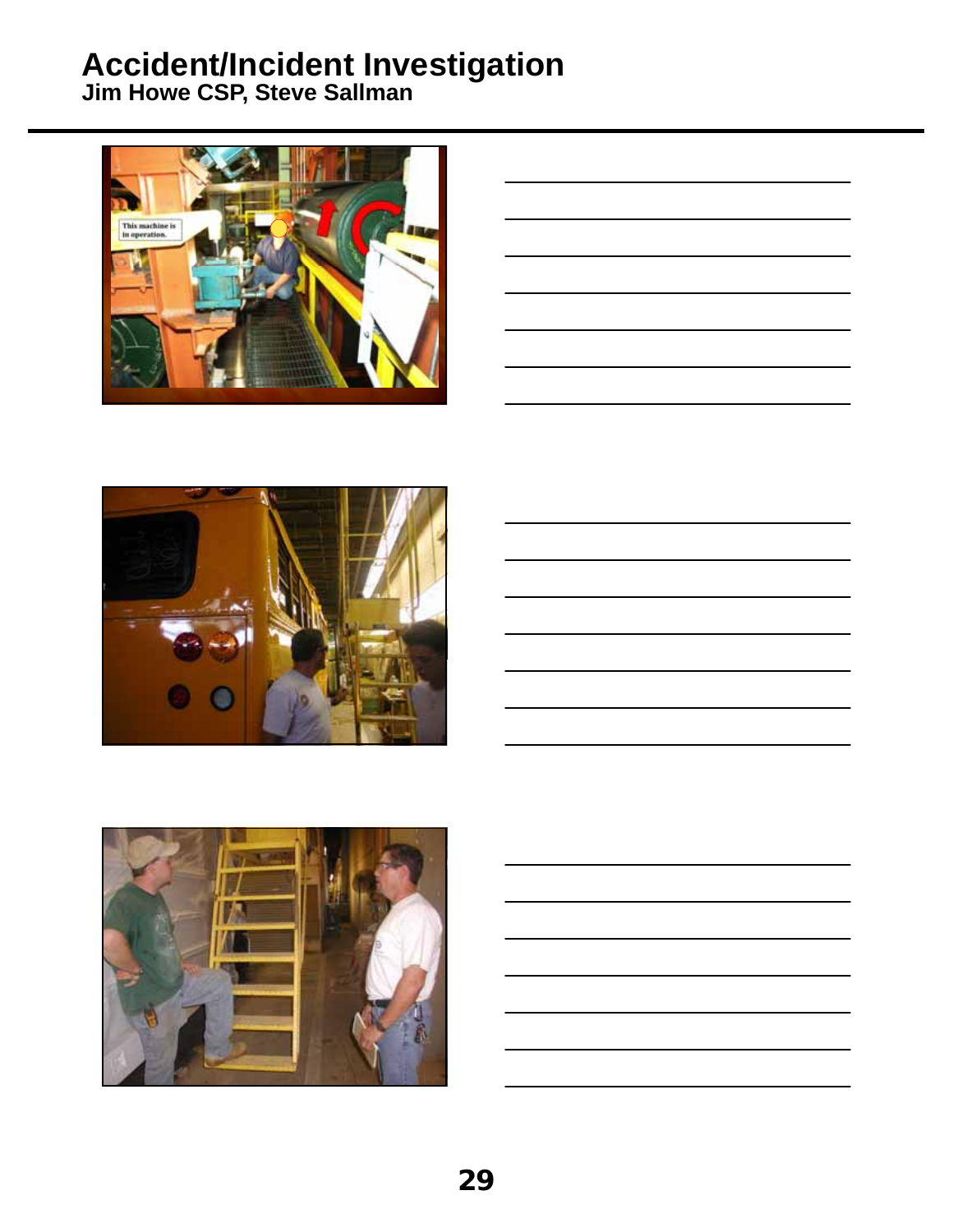







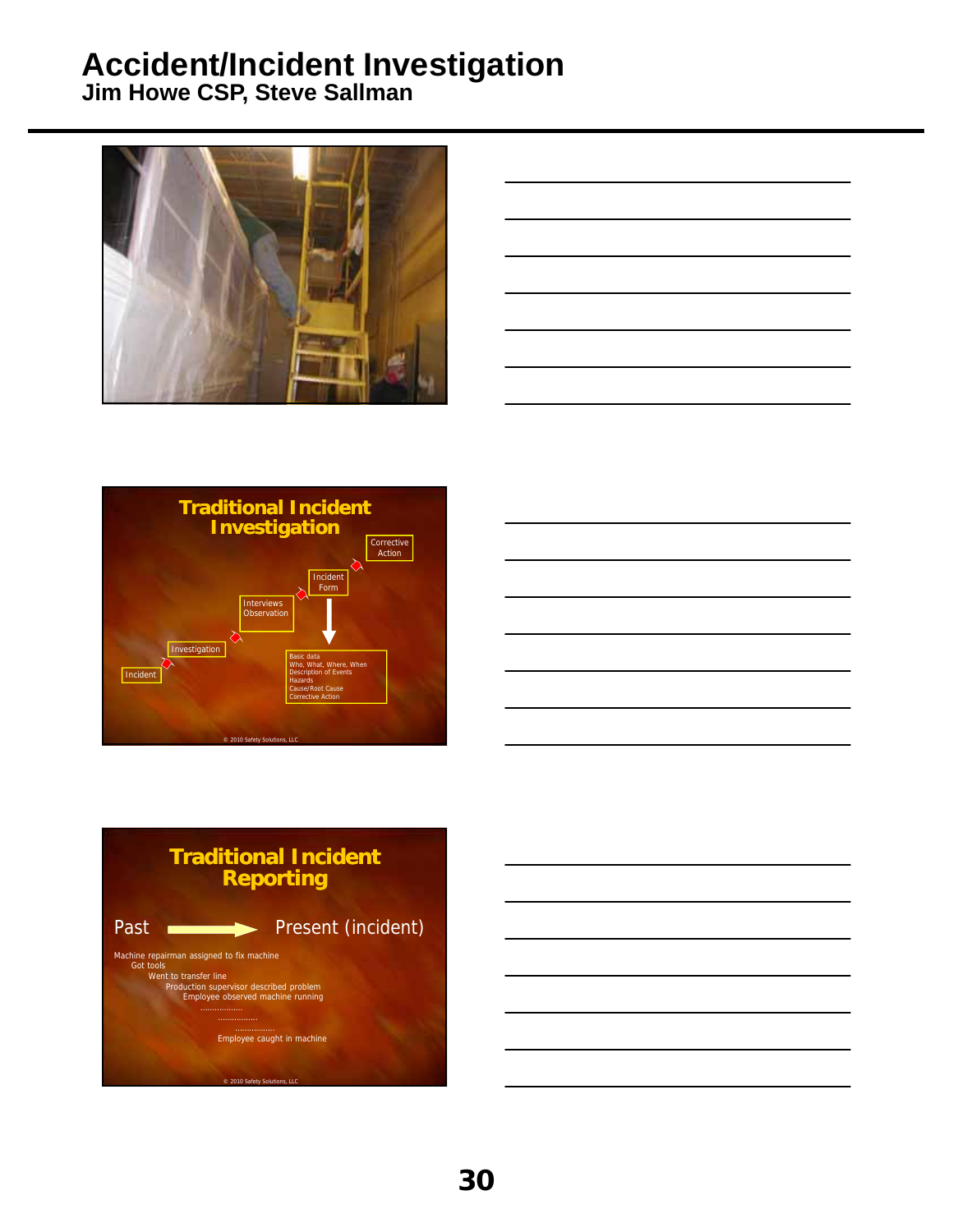**Jim Howe CSP, Steve Sallman**





# Present **International Past** Past **International Present (incident) Comparison** Traditional Incident Investigation Cause and Effect Analysis

© 2010 Safety Solutions, LLC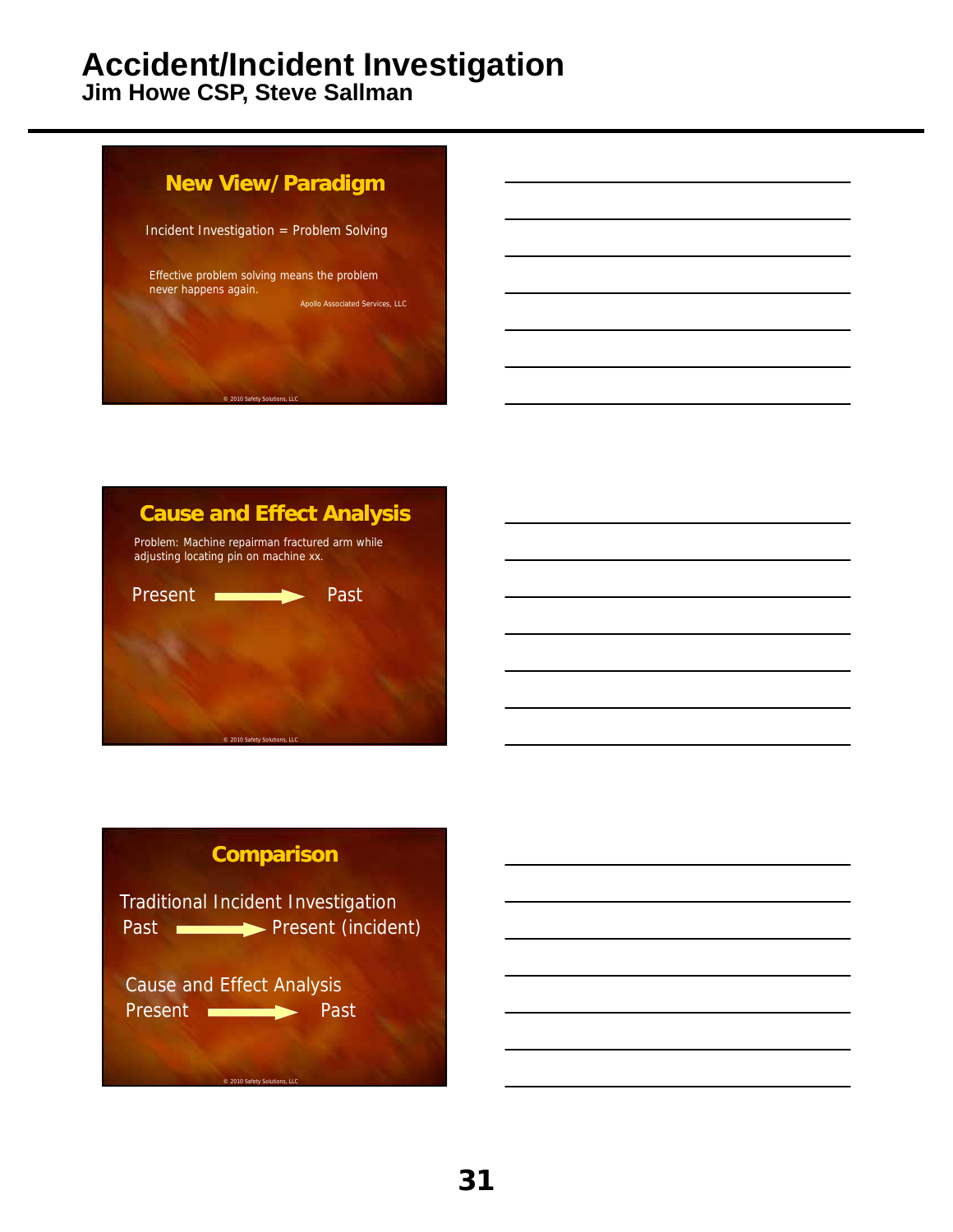**Jim Howe CSP, Steve Sallman**



| Wrong hydraulic fluid     | Hydraulic oil leaked onto step   |
|---------------------------|----------------------------------|
| Fell off machine step     | <b>Step slippery</b>             |
|                           |                                  |
| Employee's sprained ankle | Ankle landed in awkward position |
|                           |                                  |



### **Card Exercise**

- **1. Sort the cards by effects and causes.**
- **2. Arrange the cards into a cause and effect chart – from past to present.**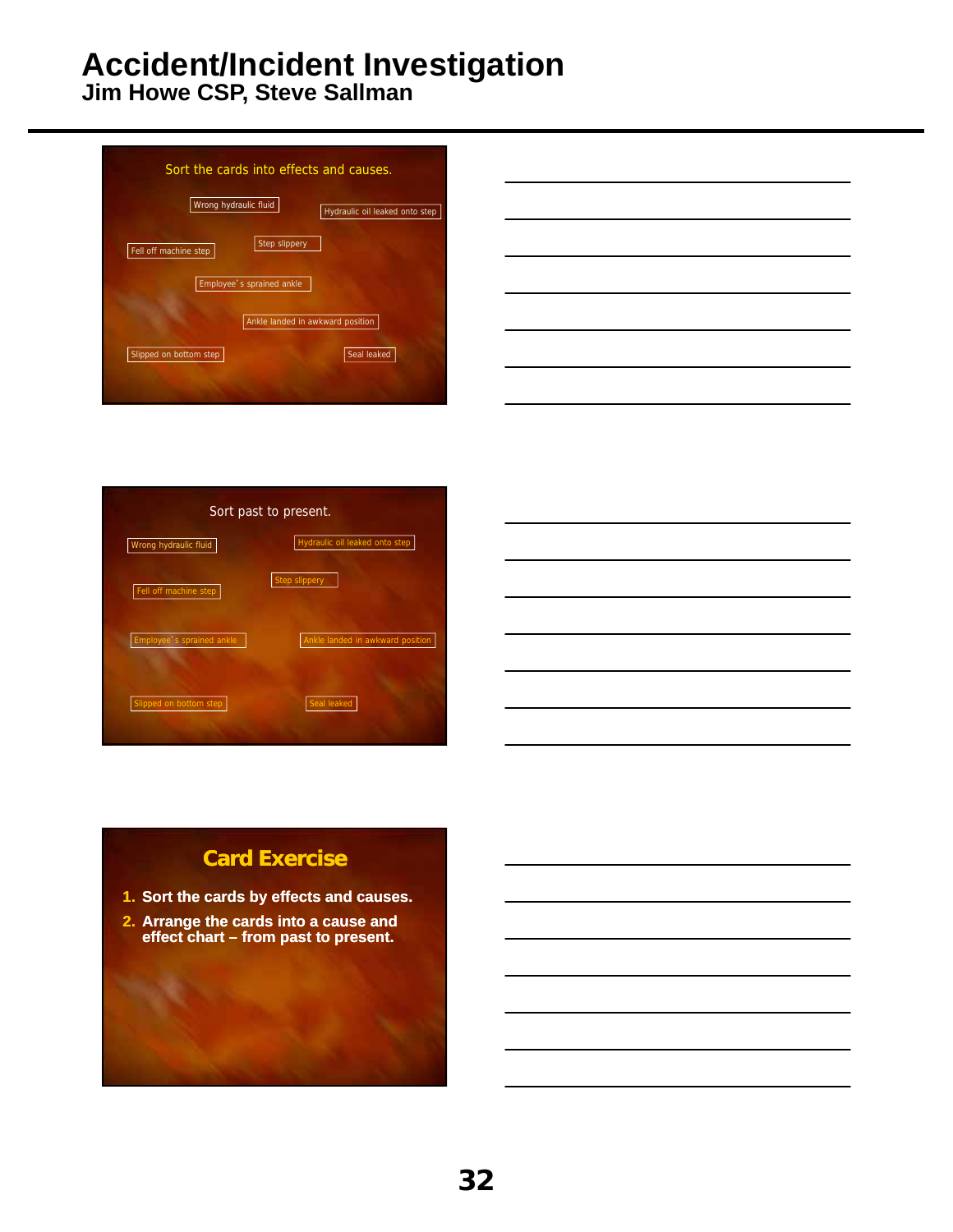









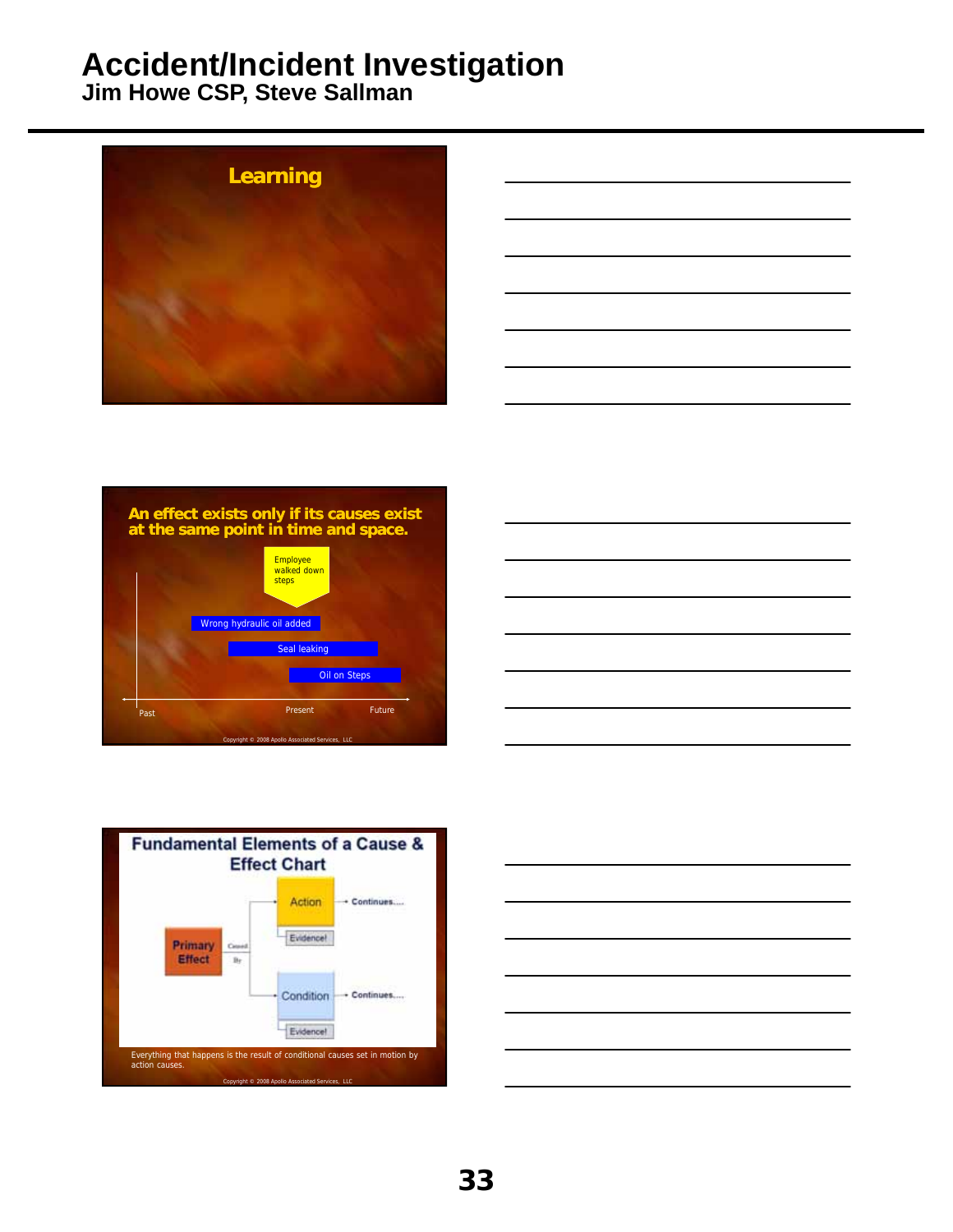**Jim Howe CSP, Steve Sallman**

#### **Causes**

- **Action momentary causes that interact with conditions to cause an effect.**
- **(usually end in** "**ed**"**, seal leaked, employee slipped, coil bumped, circuit energized) Condition – Causes that exist over time.**
- **(the existence of a noun, oil exists)**

Continue asking "caused by" which minimizes storytelling, forces present to past, and elicits specific responses

Copyright © 2008 Apollo As

#### **If you get stuck**

- **Think** "**caused by**"**,** "**because**"**,** "**why**"
- **Think about man, machine, method and material**

# **Safety Committee example** 133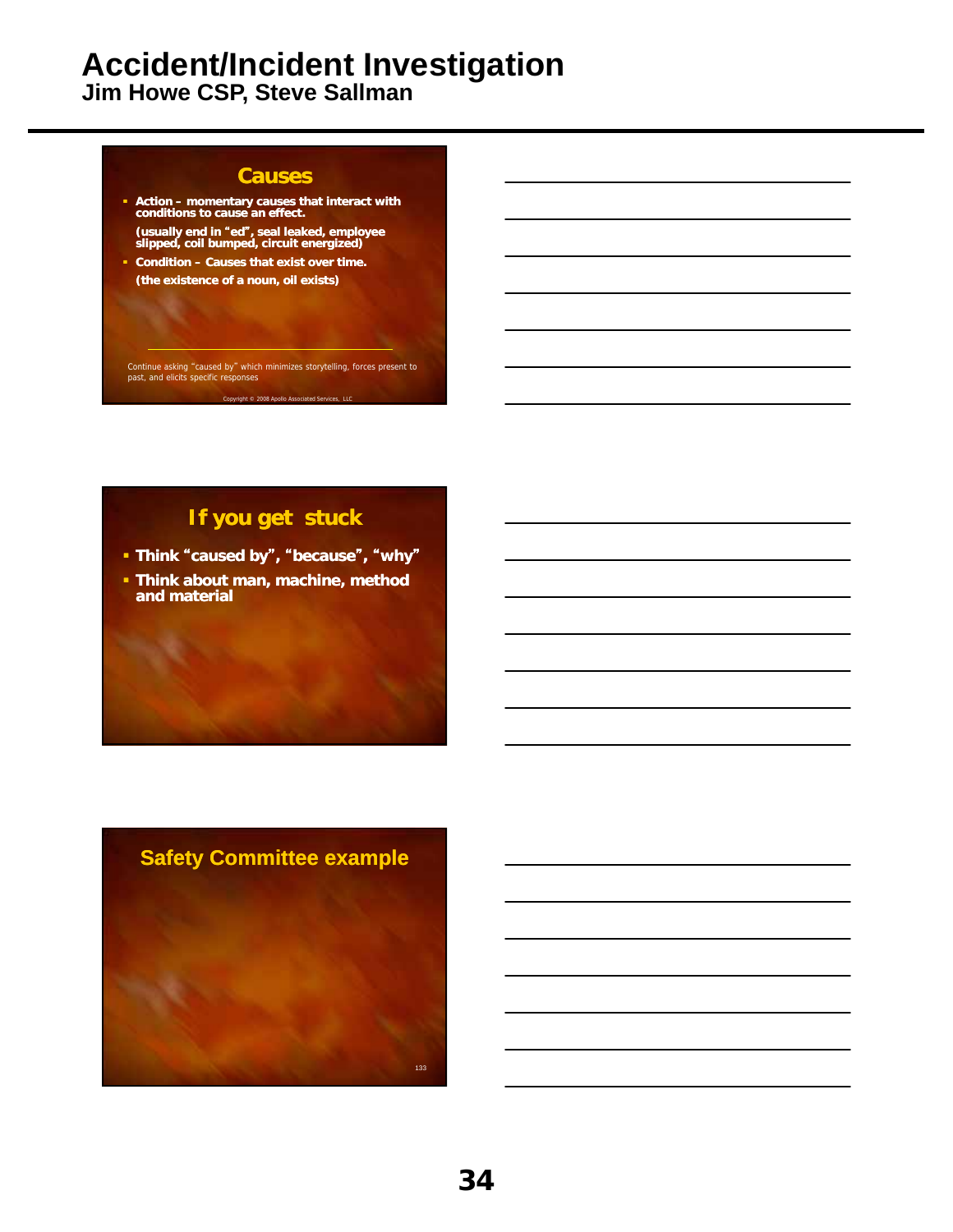





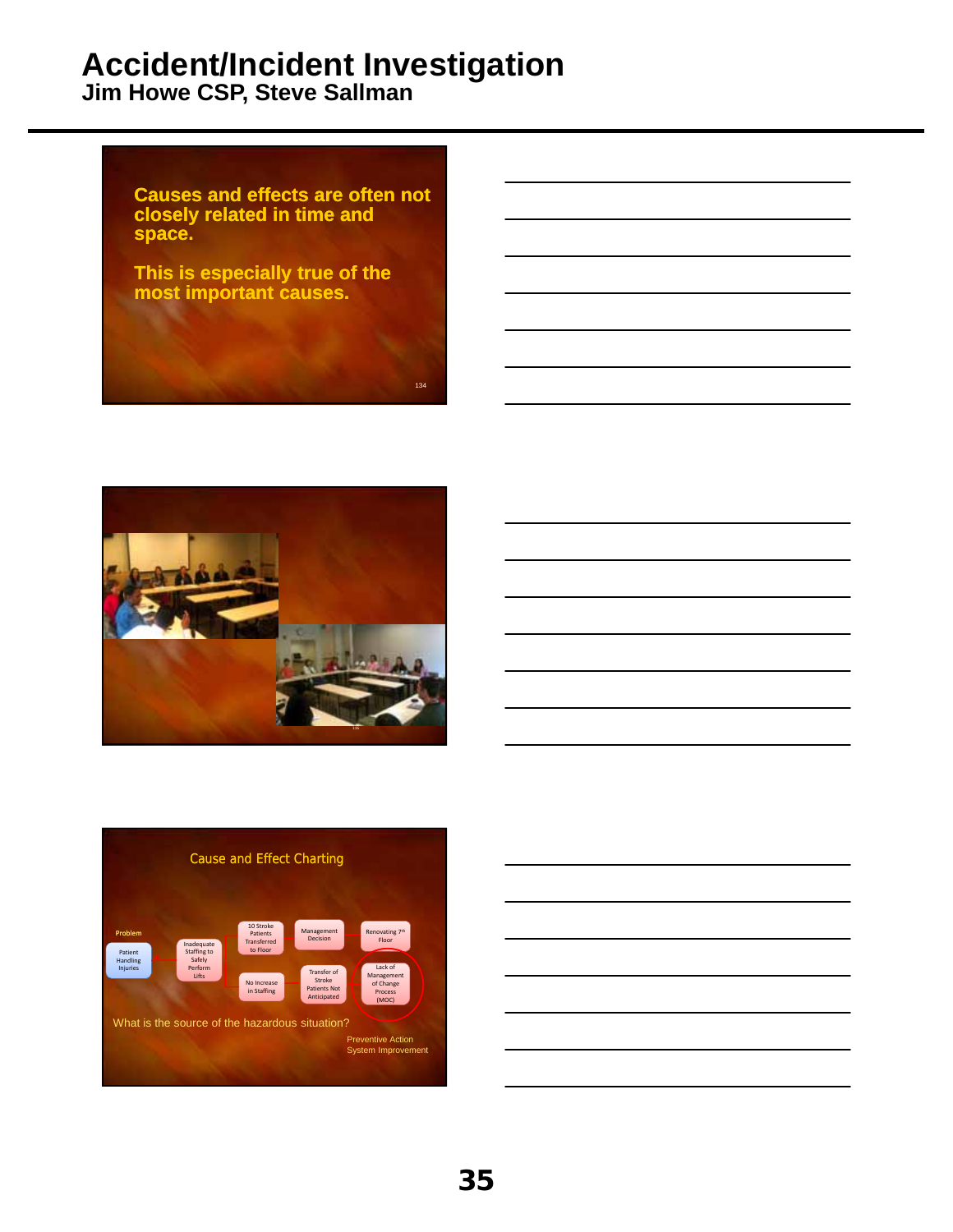





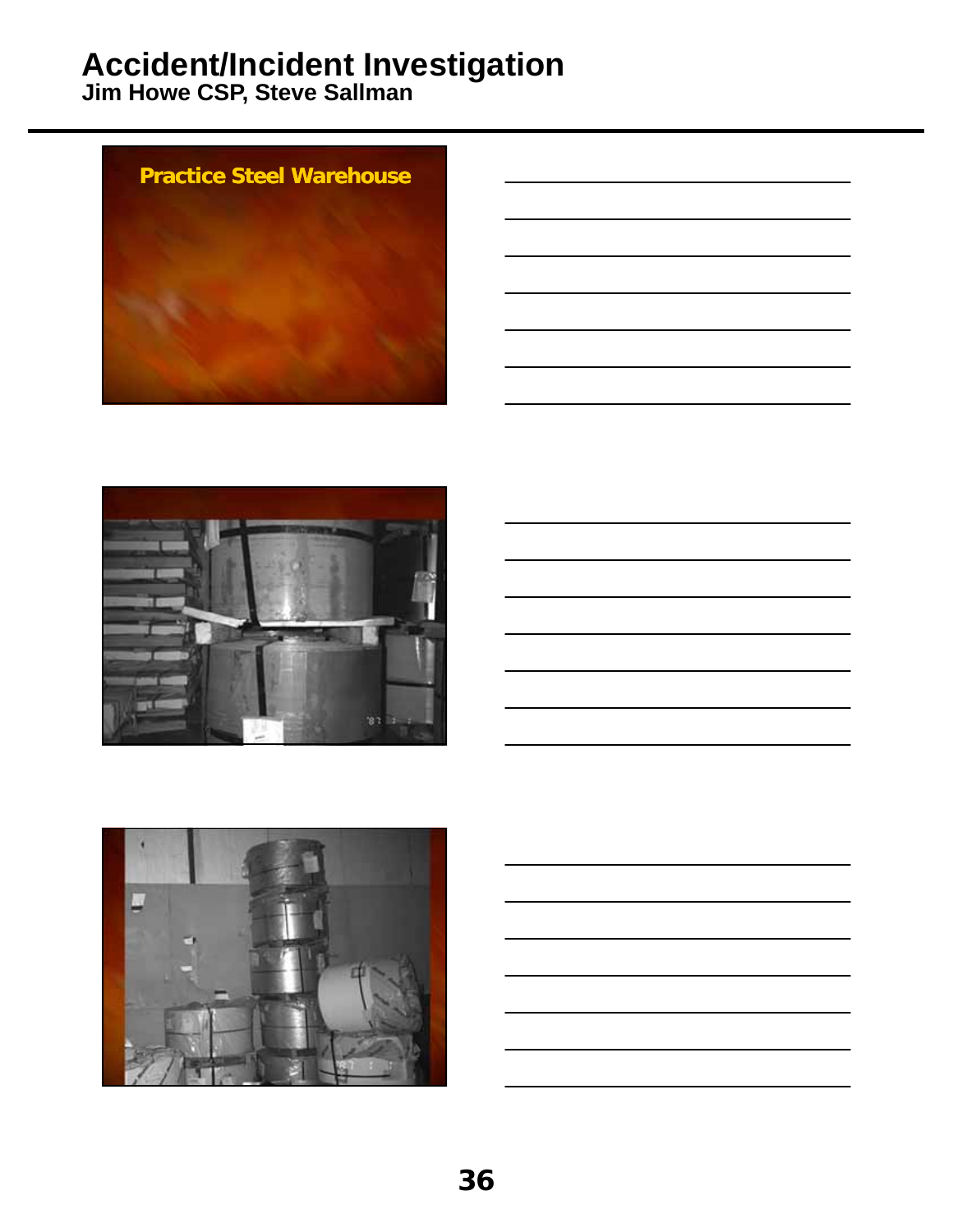





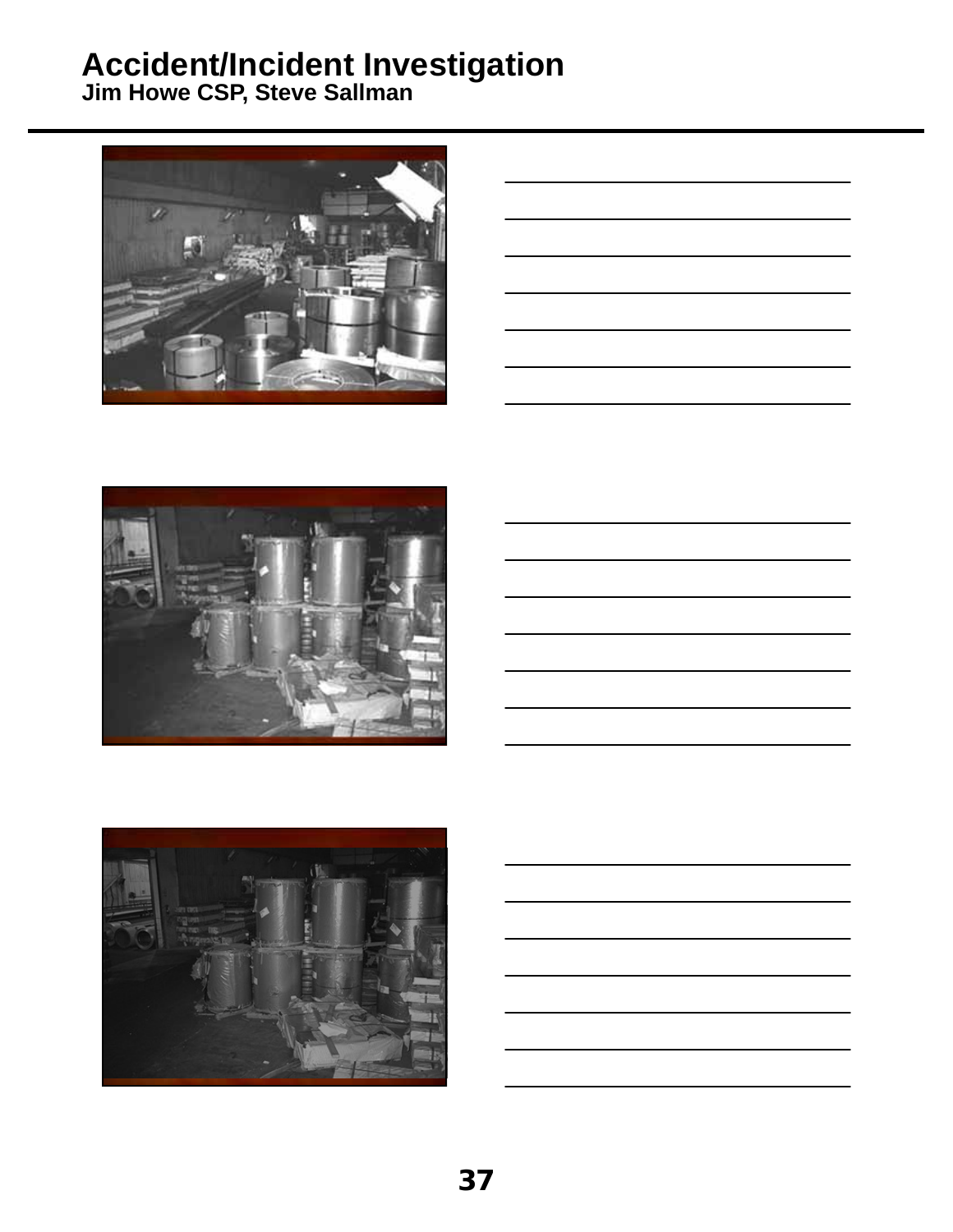**Jim Howe CSP, Steve Sallman**







**How come we can find all the hazards and hazardous situations after an incident but not before?**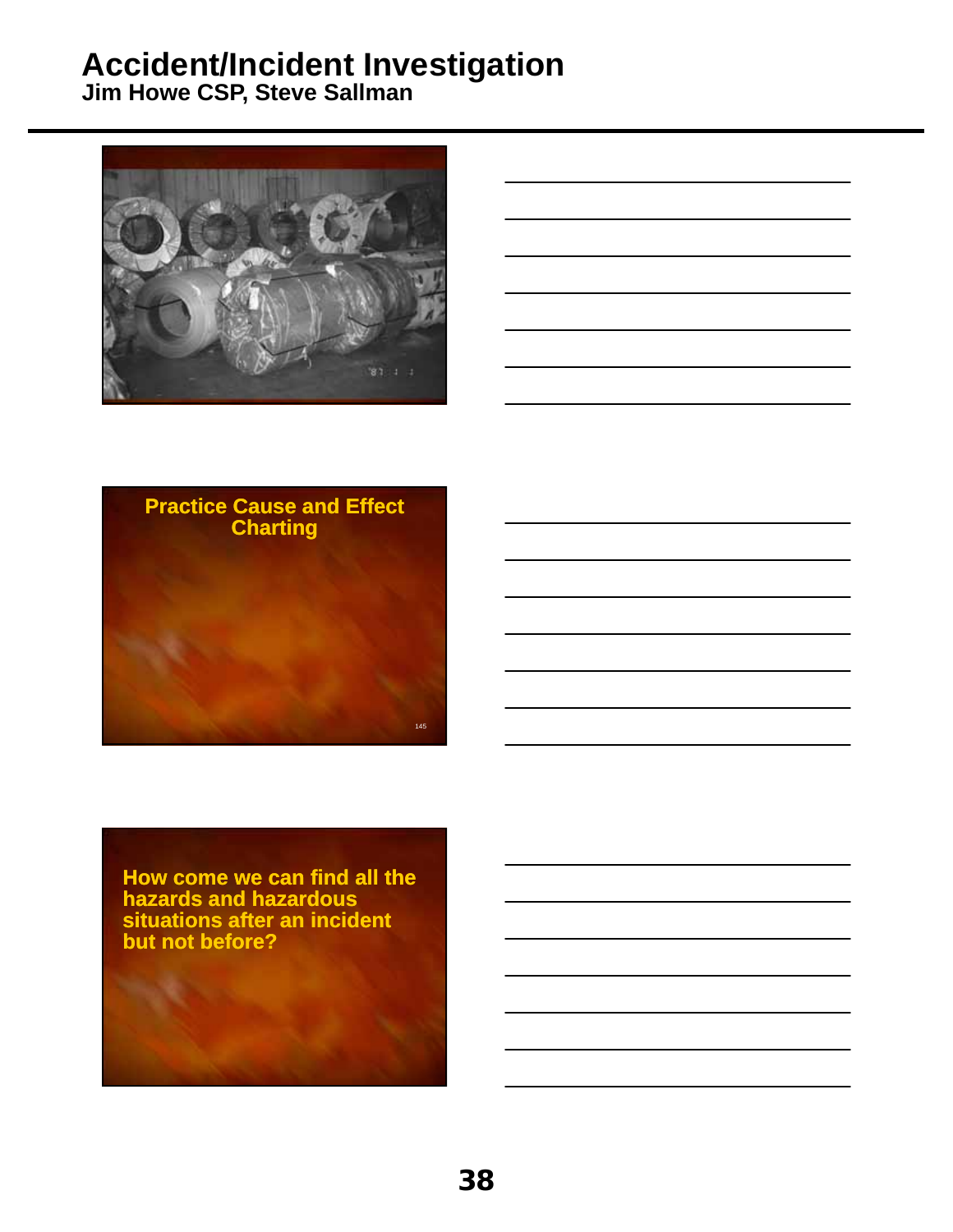**Jim Howe CSP, Steve Sallman**



**All health and safety professionals miss some hazards.**

**Some miss a lot more than others.**

#### **Important Questions**

- **Did we know about the hazard?**
- **Did we know about the hazardous situation?**
- **If we did know about it, was it properly controlled?**
- **If it was properly controlled, did the controls drift?**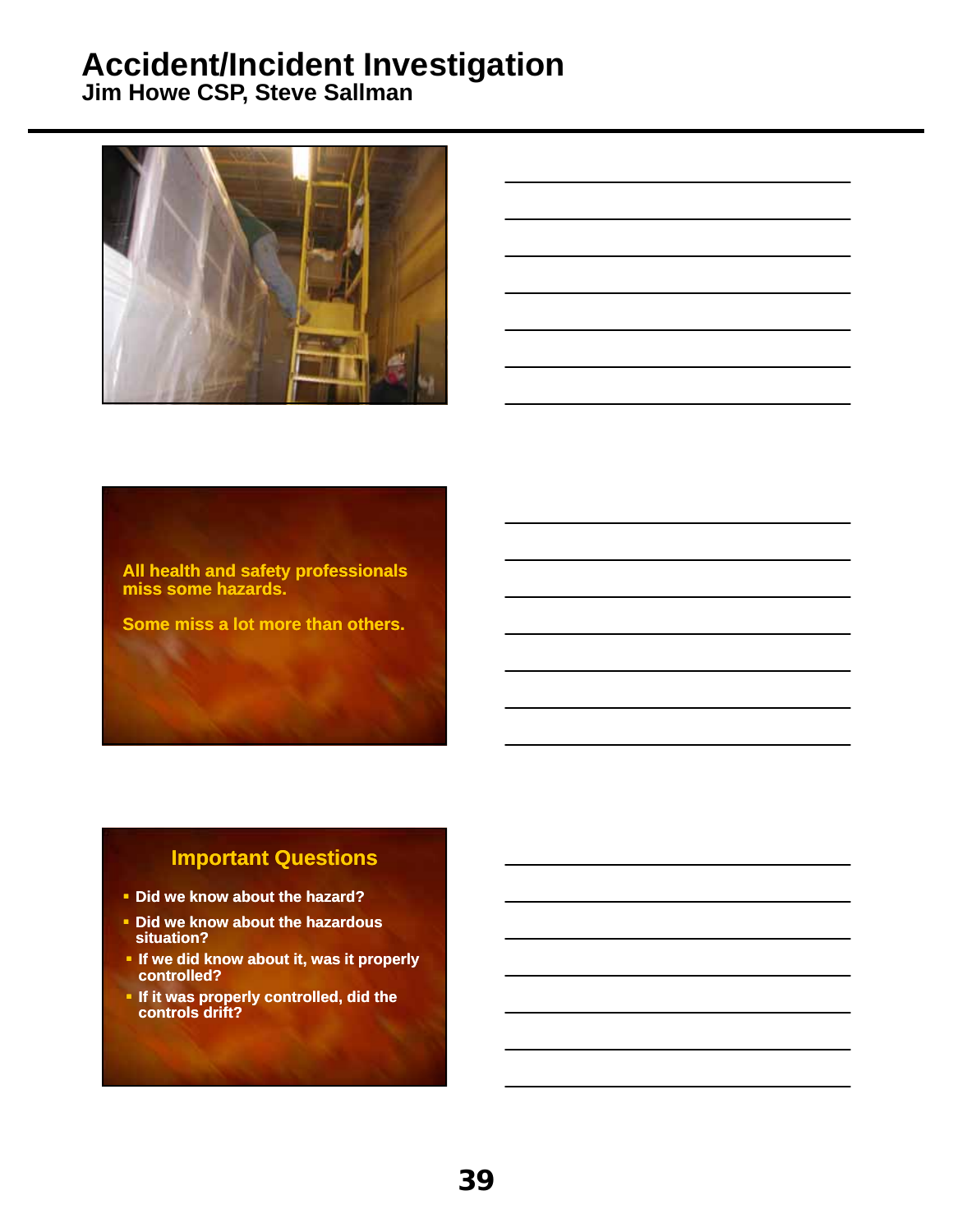**Jim Howe CSP, Steve Sallman**





|                                                        | <b>Hierarchy of Controls</b>               |                                                                                                                                                                                                                                                                                |
|--------------------------------------------------------|--------------------------------------------|--------------------------------------------------------------------------------------------------------------------------------------------------------------------------------------------------------------------------------------------------------------------------------|
|                                                        | <b>Controls</b>                            | <b>Examples</b>                                                                                                                                                                                                                                                                |
| <b>Most</b><br><b>Effective</b><br>Least<br>Effectivel | <b>Elimination</b>                         | · Design to eliminate hazards, such as falls, hazardous<br>materials, noise, confined spaces and manual material or<br>patient handling.<br>Improve the process to eliminate the task<br>٠                                                                                     |
|                                                        | Substitution                               | · Substitute for less futurebous material, reduce energy by<br>lowering speed, force, amperage, pressure, temperature and<br><b>Inciner</b>                                                                                                                                    |
|                                                        | Engineering                                | · Vertitation systems, machine safeguarding, sound<br>enclosures, circuit breakers, platforms and quard railing.<br>interlocks, lift tables, conveyors and balancers                                                                                                           |
|                                                        | <b>Warnings</b>                            | · Sens, fackup alarms, whole detectors, computer.<br>messages, beepers, mimors, horns, labels and instructions.                                                                                                                                                                |
|                                                        | Administrative                             | Procedures<br>. Sale job procedures, staffing, rotation of workers,<br>equipment inspections, lockout, universal precautions,<br>changing work schedules and pre-sob planning<br>Traming<br>. Hazard communication, confiried space entry, looksut and<br>sale work procedures |
|                                                        | Personal<br>Protective<br><b>Equipment</b> | · Sefety glasses, heaving protection, face shields, respirators,<br>gloves, safety harnesses and lanyards                                                                                                                                                                      |

## **Hindsight Bias**

#### Hindsight is 20/20

Knowing the outcome of an accident reveals what could have been done differently.

Those involved in the incident did not know the outcome.

They responded to the situation as they perceive it at the moment.